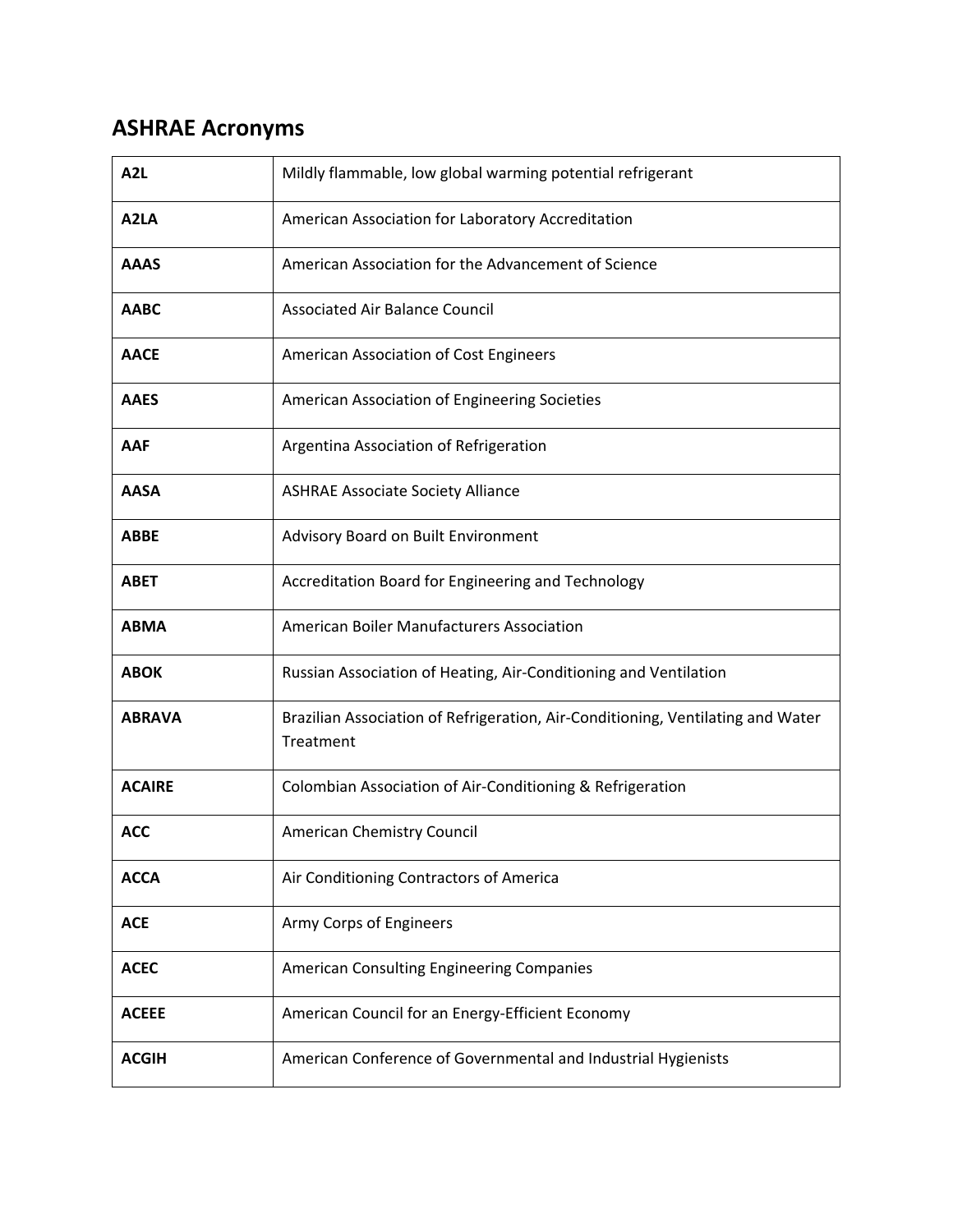| <b>ACI</b>      | American Concrete Institute                                                          |
|-----------------|--------------------------------------------------------------------------------------|
| <b>ACS</b>      | <b>American Chemical Society</b>                                                     |
| <b>ACTECIR</b>  | Catalan Association of Technicians in Energy, Air-Conditioning, and<br>Refrigeration |
| <b>ADI</b>      | Air Distributing Institute                                                           |
| <b>AEDG</b>     | Advanced Energy Design Guide                                                         |
| <b>AEE</b>      | <b>Association of Energy Engineers</b>                                               |
| <b>AEI</b>      | Architectural Engineering Institute                                                  |
| <b>AEIC</b>     | Association of Edison Illuminating Companies                                         |
| <b>AFCR</b>     | Romanian Association for Heating, Refrigerating and Air-Conditioning                 |
| <b>AFE</b>      | <b>Association of Facility Engineers</b>                                             |
| <b>AFFI</b>     | American Frozen Food Institute                                                       |
| <b>AGA</b>      | <b>American Gas Association</b>                                                      |
| <b>AGCA</b>     | <b>Associated General Contractors of America</b>                                     |
| <b>AHA</b>      | American Hospital Association                                                        |
| <b>AHAM</b>     | Association of Home Appliance Manufacturers                                          |
| <b>LATVAC</b>   | Association of Heat, Gas & Water Technology Engineers of Latvia                      |
| <b>AHMA</b>     | American Hotel-Motel Association                                                     |
| <b>AHR EXPO</b> | International Air-Conditioning Heating, Refrigerating Exposition                     |
| <b>AHRI</b>     | Air-Conditioning, Heating and Refrigeration Institute                                |
| AI              | Action item                                                                          |
| <b>AIA</b>      | American Institute of Architects                                                     |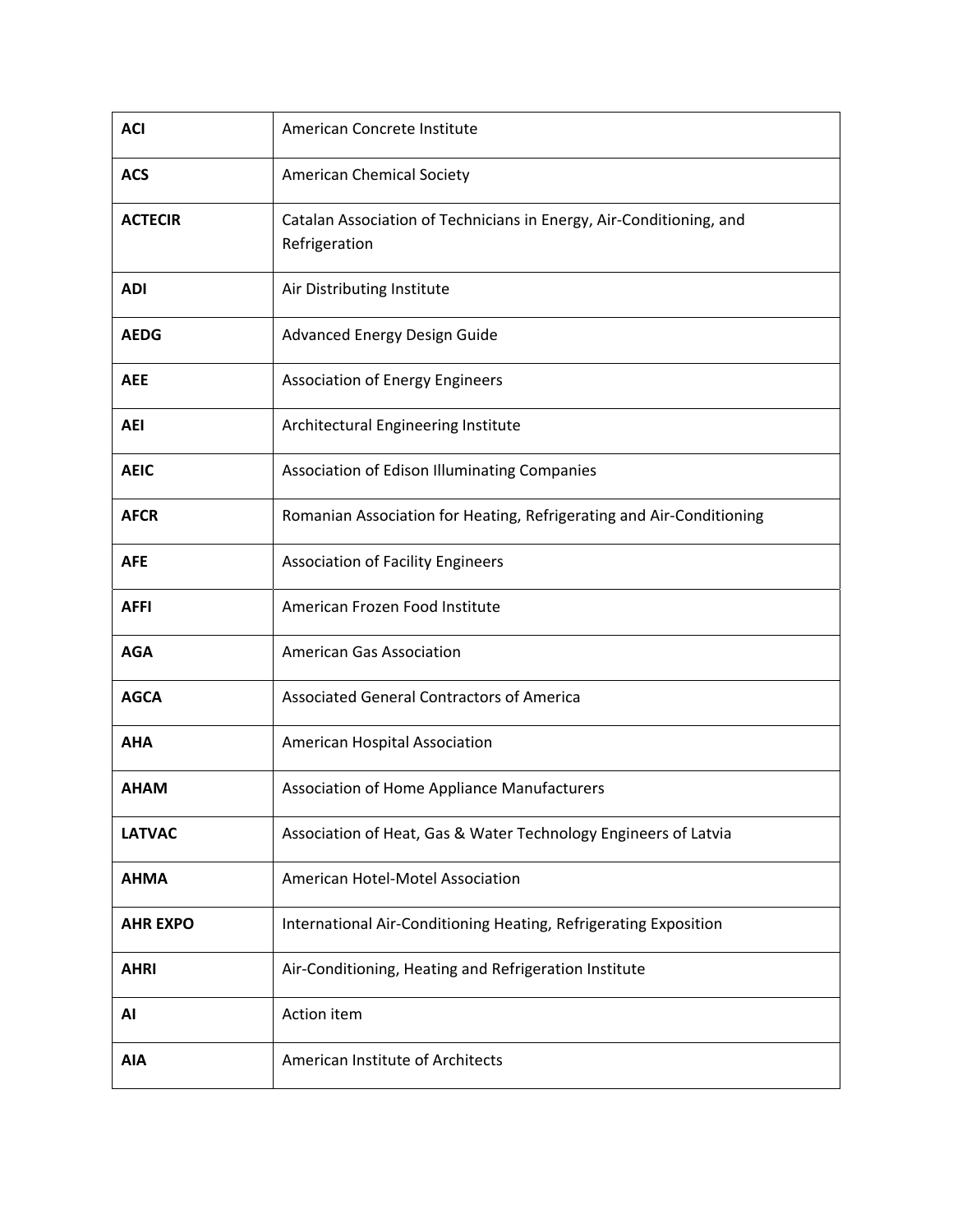| <b>AIHA</b>   | American Industrial Hygiene Association                                                                               |
|---------------|-----------------------------------------------------------------------------------------------------------------------|
| <b>AICARR</b> | Italian Association of Air-Conditioning, Heating and Refrigeration                                                    |
| <b>AIChE</b>  | American Institute of Chemical Engineers                                                                              |
| <b>AICVF</b>  | French Association of Heating & Ventilation Engineers                                                                 |
| <b>AID</b>    | Airborne Infectious Disease                                                                                           |
| <b>AIP</b>    | American Institute of Physics                                                                                         |
| <b>AIPE</b>   | American Institute of Plant Engineers                                                                                 |
| <b>AIRAH</b>  | Australian Institute of Refrigeration, Air-conditioning and Heating                                                   |
| <b>AIVC</b>   | Air Infiltration and Ventilation Center                                                                               |
| <b>ALA</b>    | American Lighting Association                                                                                         |
| <b>ALI</b>    | <b>ASHRAE Learning Institute</b>                                                                                      |
| <b>AMCA</b>   | Air Movement and Control Association                                                                                  |
| <b>AMERIC</b> | Mexican Association of Companies in the Industry of Building Installations                                            |
| <b>AMORTS</b> | Assistant Manager of Research and Technical Services                                                                  |
| <b>ANMC</b>   | American National Metric Council                                                                                      |
| <b>ANS</b>    | <b>American National Standards</b>                                                                                    |
| <b>ANS</b>    | American Nuclear Society                                                                                              |
| <b>ANSI</b>   | American National Standards Institute                                                                                 |
| <b>API</b>    | American Petroleum Institute                                                                                          |
| <b>APPA</b>   | Association of Higher Education Facility Officers (formerly known as<br>Association of Physical Plant Administrators) |
| <b>ARC</b>    | Assistant Regional Chair                                                                                              |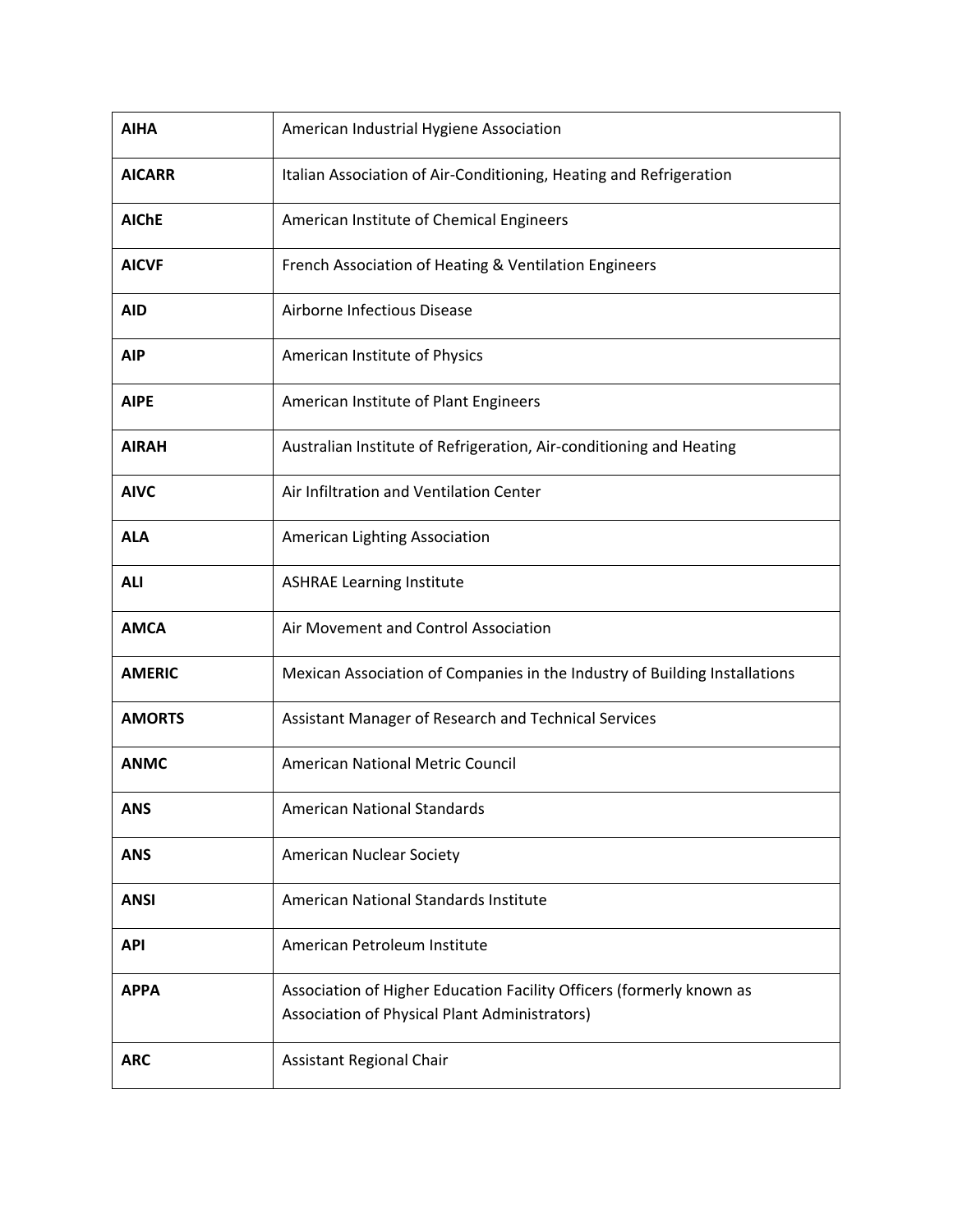| <b>ARCFCP</b>  | The Alliance for Responsible CFC Policy                                                    |
|----------------|--------------------------------------------------------------------------------------------|
| <b>AREP</b>    | Alliance for Responsible Energy Policy                                                     |
| <b>ARWI</b>    | Air-Conditioning and Refrigeration Wholesalers International                               |
| <b>ASA</b>     | <b>Acoustical Society of America</b>                                                       |
| <b>ASABE</b>   | American Society of Agricultural and Biological Engineers                                  |
| <b>ASAE</b>    | American Society of Association Executives                                                 |
| <b>ASBRAV</b>  | South Brazilian Association of Refrigeration, Air Conditioning, Heating and<br>Ventilation |
| <b>ASCE</b>    | American Society of Civil Engineers                                                        |
| <b>ASE</b>     | Alliance to Save Energy                                                                    |
| <b>ASEE</b>    | American Society for Engineering Education                                                 |
| <b>ASES</b>    | American Solar Energy Society                                                              |
| <b>ASHE</b>    | American Society for Healthcare Engineering                                                |
| <b>ASHRAE</b>  | American Society of Heating, Refrigerating and Air-Conditioning Engineers                  |
| <b>ASME</b>    | American Society of Mechanical Engineers                                                   |
| <b>ASPE</b>    | American Society of Plumbing Engineers                                                     |
| <b>ASQC</b>    | American Society for Quality Control                                                       |
| <b>ASSE</b>    | American Society of Safety Engineers                                                       |
| <b>ASTE</b>    | American Society of Test Engineers                                                         |
| <b>ASURVAC</b> | Uruguay Association of Refrigeration, Ventilation, Air Conditioning and Heating            |
| <b>ATEAAR</b>  | Ecuadorian Technical Association of Conditioned Air and Refrigeration                      |
| <b>ATECYR</b>  | Spanish Technical Association of Air Conditioning and Refrigeration                        |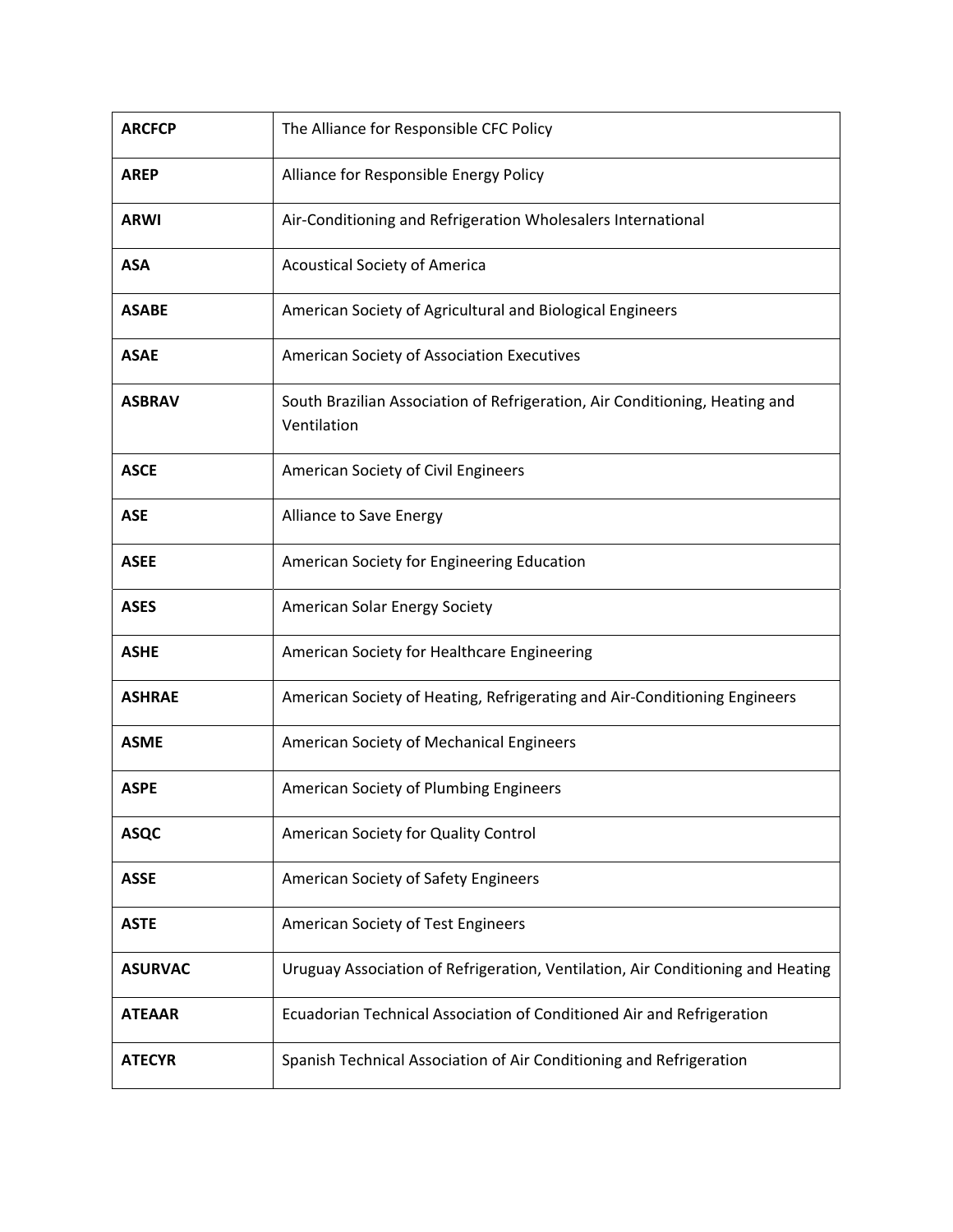| <b>ATIC</b>      | Royal Association of Heating, Ventilation, Air Conditioning and Related<br>Systems |
|------------------|------------------------------------------------------------------------------------|
| <b>AWMA</b>      | Air and Waste Management Association                                               |
| <b>AWWA</b>      | American Water Works Association                                                   |
| <b>BACnet</b>    | <b>Building Automation and Control Networks</b>                                    |
| <b>BCA</b>       | <b>Building Commissioning Association</b>                                          |
| <b>BCA</b>       | Building and Construction Authority of Singapore                                   |
| <b>BCAP</b>      | <b>Building Codes Assistance Project</b>                                           |
| <b>BCxP</b>      | <b>Building Commissioning Professional Certification</b>                           |
| <b>BEAP</b>      | <b>Building Energy Assessment Professional Certification</b>                       |
| <b>BEMP</b>      | <b>Building Energy Modeling Professional Certification</b>                         |
| <b>BEPS</b>      | <b>Building Energy Performance Standards</b>                                       |
| <b>BLAST</b>     | Building Load Analysis and System Thermodynamics (computer program)                |
| <b>BNL</b>       | Brookhaven National Laboratory                                                     |
| <b>BOCA</b>      | Building Officials and Code Administrators International, Inc.                     |
| <b>BOD</b>       | <b>Board of Directors</b>                                                          |
| <b>BOD/ExCom</b> | Board of Directors/Executive Committee                                             |
| <b>BOG</b>       | <b>Board of Governors</b>                                                          |
| <b>BOMA</b>      | Building Owners and Managers Association International                             |
| <b>BPI</b>       | <b>Building Performance Institute</b>                                              |
| <b>BSI</b>       | <b>British Standards Institute</b>                                                 |
| <b>BSR</b>       | Board of Standards Review (part of ANSI)                                           |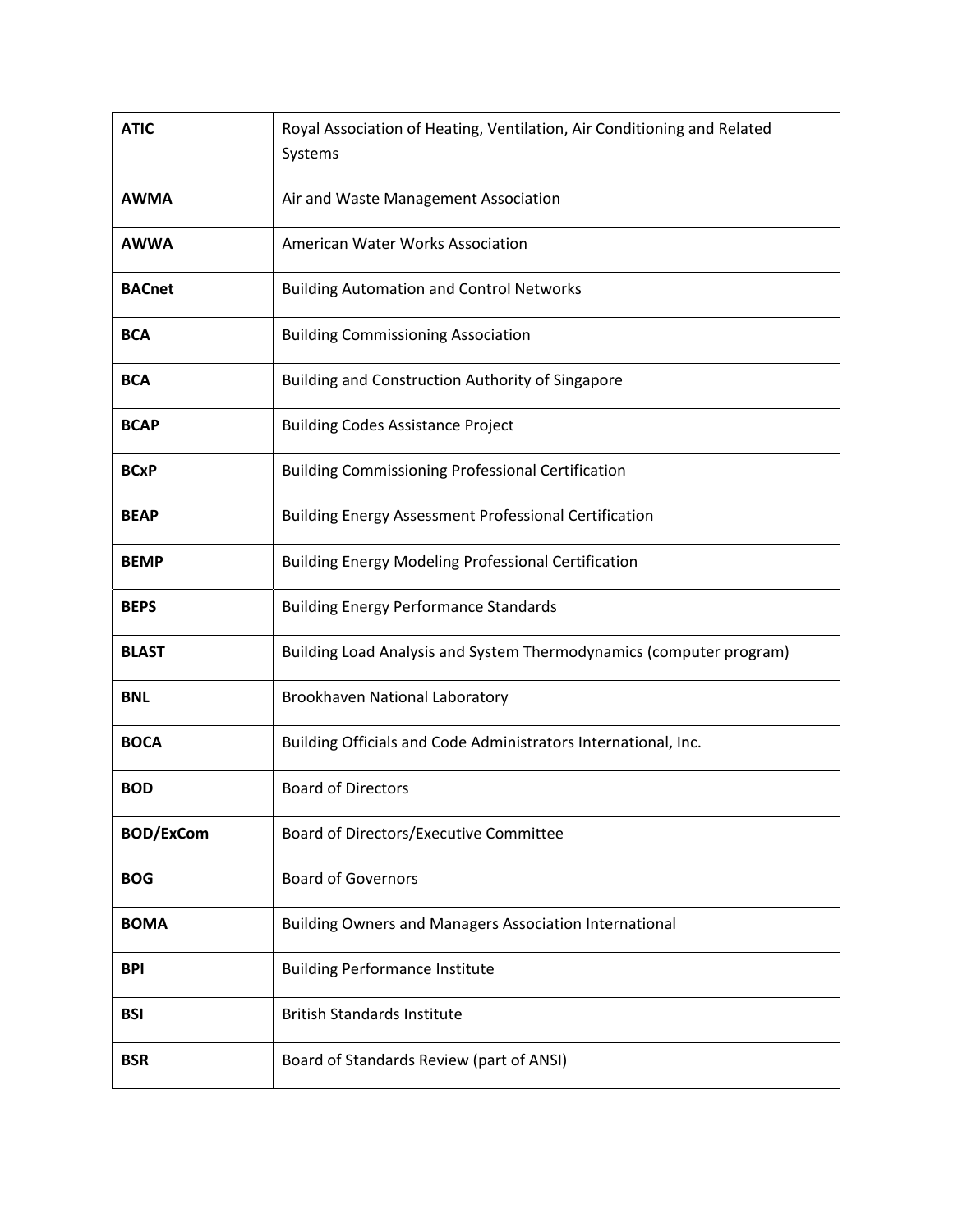| <b>BSRIA</b>  | Building Services Research and Information Association       |
|---------------|--------------------------------------------------------------|
| <b>BTECC</b>  | <b>Building Thermal Envelope Coordinating Council</b>        |
| <b>CABO</b>   | <b>Council of American Building Officials</b>                |
| <b>CAE</b>    | <b>Certified Association Executive</b>                       |
| <b>CAMEE</b>  | Council of American Mechanical and Electrical Engineers      |
| <b>CAR</b>    | Chinese Association of Refrigeration                         |
| <b>CARB</b>   | California Air Rescue Board                                  |
| <b>CARI</b>   | Council of Air Conditioning and Refrigeration Industry       |
| <b>CBE</b>    | Center for the Built Environment                             |
| <b>CBT</b>    | Center for Building Technology (NIST)                        |
| <b>CCHVAC</b> | China Committee of Heating, Ventilating and Air Conditioning |
| <b>CCI</b>    | <b>Clinton Climate Initiative</b>                            |
| <b>CDC</b>    | Centers for Disease Control (HHS)                            |
| <b>CEC</b>    | California Energy Commission                                 |
| <b>CEC</b>    | Conferences and Expositions Committee                        |
| <b>CEN</b>    | Committee for European Normalization                         |
| <b>CESSE</b>  | Council of Engineering and Scientific Society Executives     |
| <b>CFA</b>    | <b>Consumer Federation of America</b>                        |
| <b>CFR</b>    | Center for Fire Research (NIST)                              |
| <b>CFR</b>    | <b>Current facility requirements</b>                         |
| <b>CGA</b>    | <b>Canadian Gas Association</b>                              |
| <b>CGBC</b>   | Canada Green Building Council                                |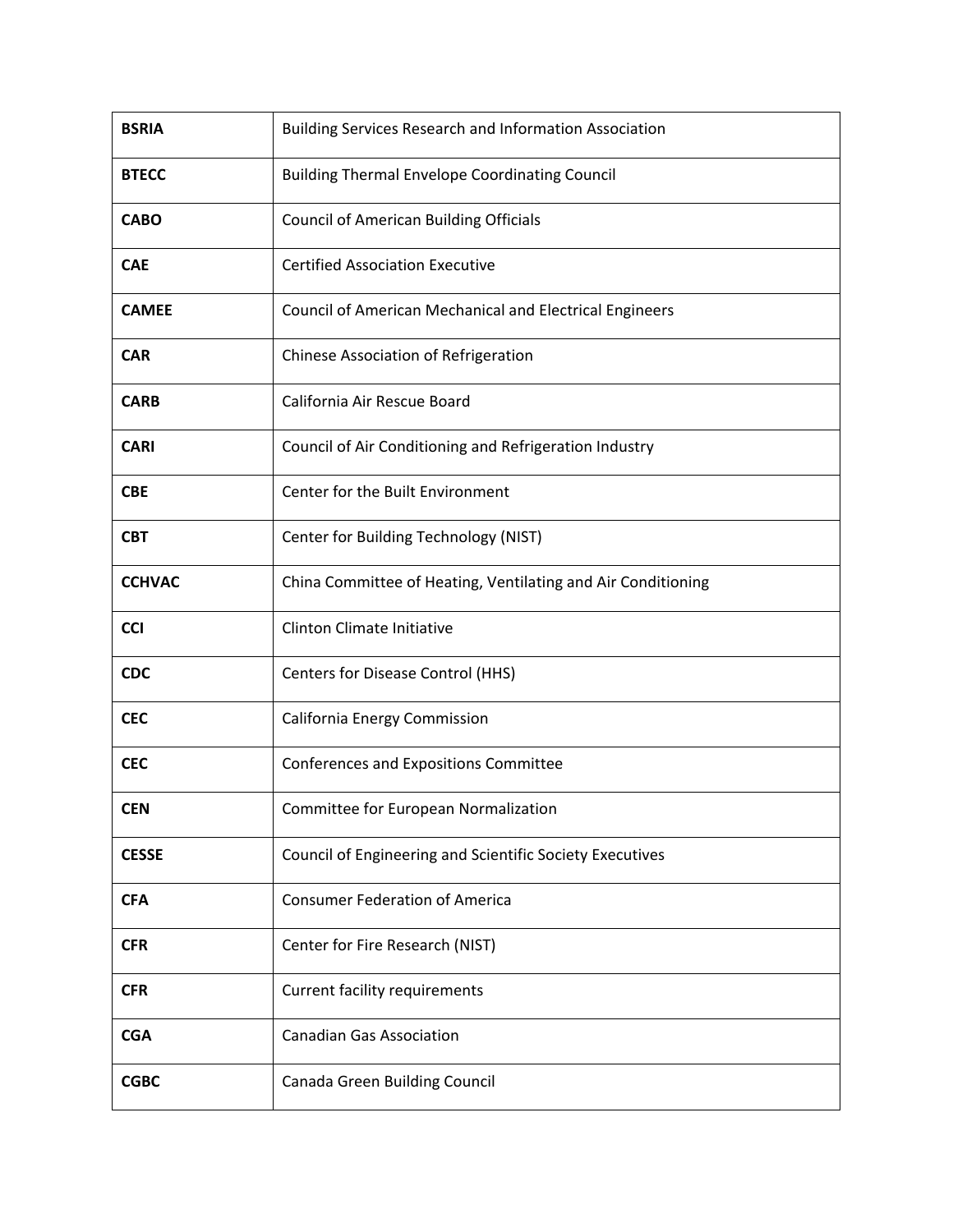| <b>CHD</b>   | Certified HVAC Designer                                                                               |
|--------------|-------------------------------------------------------------------------------------------------------|
| <b>CIB</b>   | International Council for Building Research, Studies and Documentation                                |
| <b>CIBSE</b> | Chartered Institution of Building Services Engineers                                                  |
| <b>CII</b>   | Confederation of Indian Industry                                                                      |
| <b>CIS</b>   | Code Interaction Subcommittee (of Standards Committee)                                                |
| <b>CMA</b>   | <b>Chemical Manufacturers Association</b>                                                             |
| <b>CMEA</b>  | <b>Cyprus Mechanical Engineers Association</b>                                                        |
| <b>CMES</b>  | <b>Mexico Green Building Council</b>                                                                  |
| <b>CNV</b>   | <b>Chair Not Voting</b>                                                                               |
| <b>CO</b>    | <b>Coordinating Officer</b>                                                                           |
| <b>COF</b>   | College of Fellows                                                                                    |
| <b>COP</b>   | Conference of the Parties                                                                             |
| Co-RP        | Research project led by another nonprofit focused on the built environment<br>and co-funded by ASHRAE |
| <b>CPSC</b>  | <b>Consumer Product Safety Commission</b>                                                             |
| <b>CRC</b>   | <b>Chapters Regional Conference</b>                                                                   |
| <b>CRMA</b>  | <b>Commercial Refrigerator Manufacturers Association</b>                                              |
| <b>CSA</b>   | <b>Canadian Standards Association</b>                                                                 |
| <b>CSB</b>   | <b>Construction Standards Board, ANSI</b>                                                             |
| <b>CSI</b>   | <b>Construction Specifications Institute</b>                                                          |
| <b>CSME</b>  | Canadian Society for Mechanical Engineering                                                           |
| <b>CSO</b>   | Chief Staff Officer                                                                                   |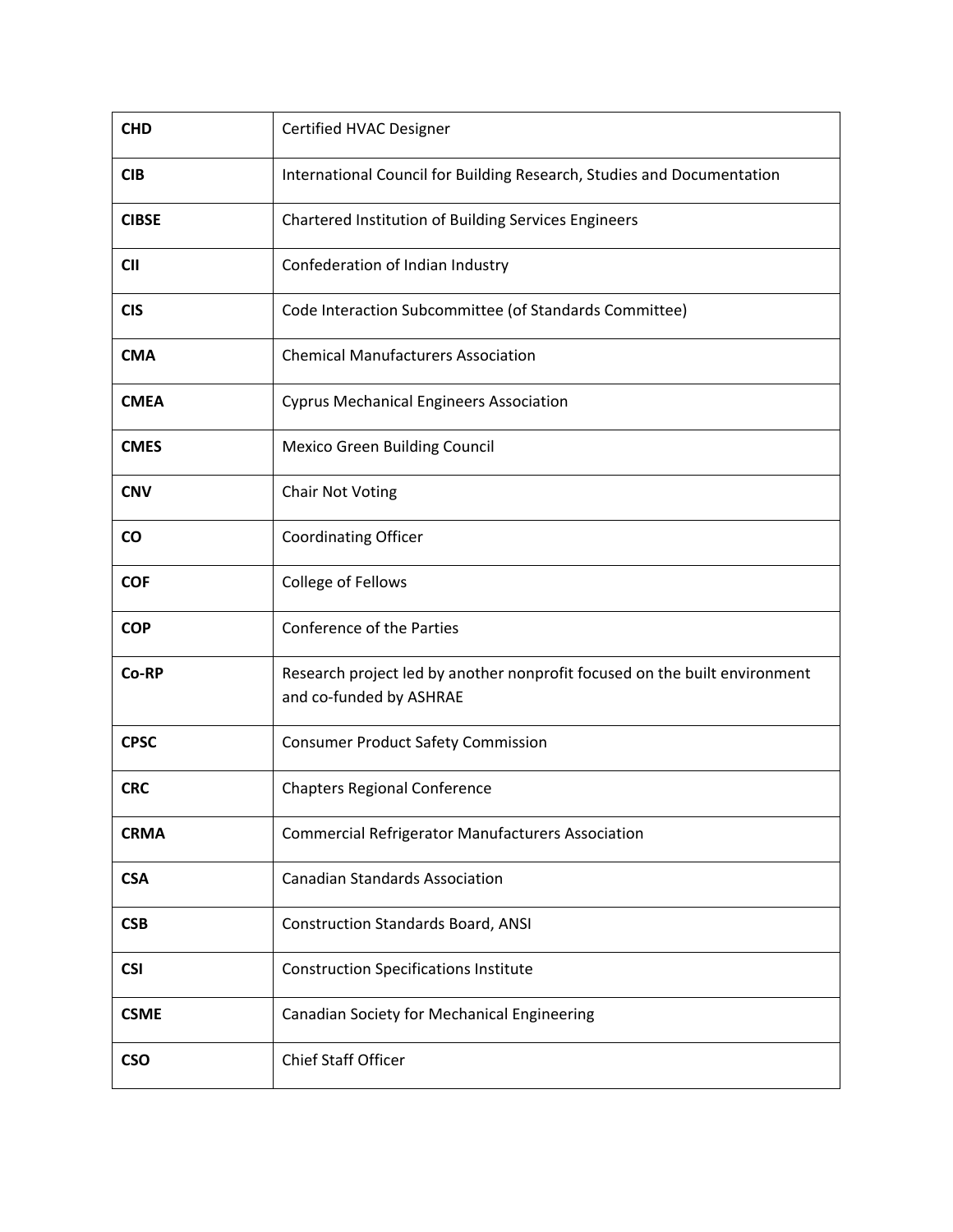| <b>CTI</b>       | <b>Cooling Tower Institute</b>                                                     |
|------------------|------------------------------------------------------------------------------------|
| <b>CTTC</b>      | Chapter Technology Transfer Committee                                              |
| <b>CV</b>        | <b>Chair Voting</b>                                                                |
| <b>DAL</b>       | Director-at-Large                                                                  |
| <b>DANVAK</b>    | Danish Society of Heating, Ventilating and Air-Conditioning Engineers              |
| <b>DHS</b>       | Department of Homeland Security                                                    |
| <b>DHW</b>       | Domestic Hot Water                                                                 |
| <b>DITAR</b>     | Cooling and Air Conditioning Technical Division (Chile)                            |
| <b>DKV</b>       | German Association of Refrigeration and Air-Conditioning Engineers                 |
| <b>DL</b>        | <b>Distinguished Lecturers</b>                                                     |
| <b>DMG</b>       | Data Management Group                                                              |
| <b>DOC</b>       | Department of Commerce                                                             |
| <b>DOD</b>       | Department of Defense                                                              |
| <b>DOE</b>       | Department of Energy                                                               |
| DOE <sub>2</sub> | A computer program for building energy analysis (from the U.S. Dept. of<br>Energy) |
| <b>DOT</b>       | Department of Transportation                                                       |
| <b>DRC</b>       | Director and Regional Chair                                                        |
| <b>DRSC</b>      | Document Review Sub-committee                                                      |
| <b>DSA</b>       | Distinguished Service Award                                                        |
| <b>ECB</b>       | <b>Energy Cost Budget</b>                                                          |
| EEI              | <b>Edison Electric Institute</b>                                                   |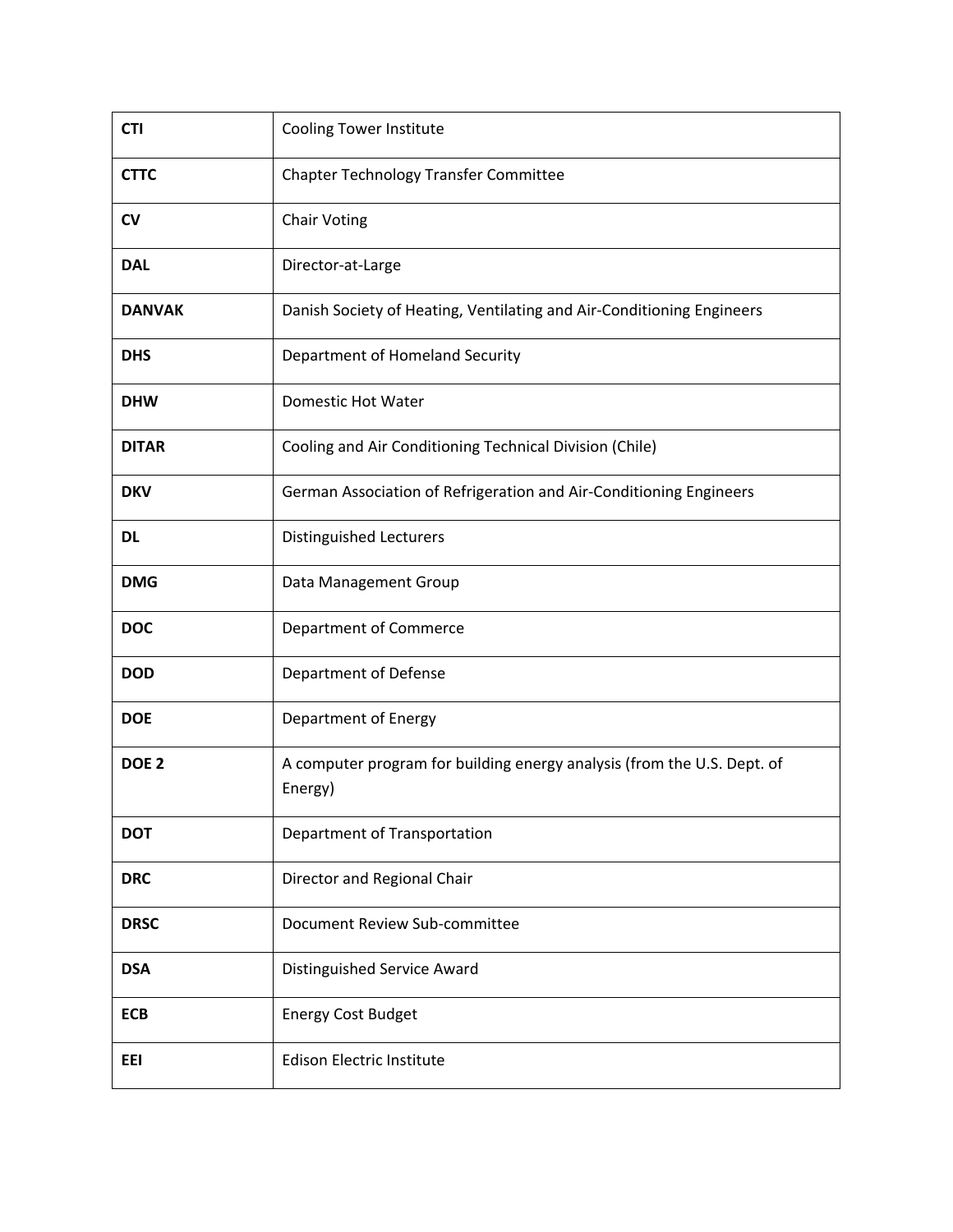| <b>EFRIARC</b> | Portuguese Association of Refrigeration and Air-Conditioning |
|----------------|--------------------------------------------------------------|
| <b>EH</b>      | Environmental Health Committee (also EHC)                    |
| <b>EHC</b>     | Engineers Environmental Health Committee (also EHC)          |
| <b>EHS</b>     | Environmental Health and Safety                              |
| <b>EIA</b>     | Energy Information Administration (DOE)                      |
| <b>EIB</b>     | <b>Emerging Issue Brief</b>                                  |
| <b>EISA</b>    | Energy Independence and Security Act                         |
| <b>EPA</b>     | U.S. Environmental Protection Agency                         |
| <b>EPRI</b>    | <b>Electric Power Research Institute</b>                     |
| <b>ESA</b>     | <b>Exceptional Service Award</b>                             |
| <b>ESME</b>    | <b>Egyptian Society of Mechanical Engineers</b>              |
| <b>ESP</b>     | <b>Energy Simulation Program</b>                             |
| <b>ETE</b>     | Scientific Society for Building - ETL Testing Laboratories   |
| <b>ETS</b>     | <b>Environmental Tobacco Smoke</b>                           |
| <b>CECOMAF</b> | Committee of Manufacturers of Refrigeration Equipment        |
| <b>EVIA</b>    | <b>European Ventilation Industry Association</b>             |
| <b>EWB</b>     | <b>Engineers Without Borders</b>                             |
| EX             | Ex-Officio                                                   |
| <b>ExCom</b>   | Executive Committee (also Ex)                                |
| <b>EXER</b>    | <b>Energy Analysis for Sustainable Buildings</b>             |
| EX-O           | Ex-Officio Member from the Board of Directors                |
| <b>ExSC</b>    | <b>Executive Standards Council (of ANSI)</b>                 |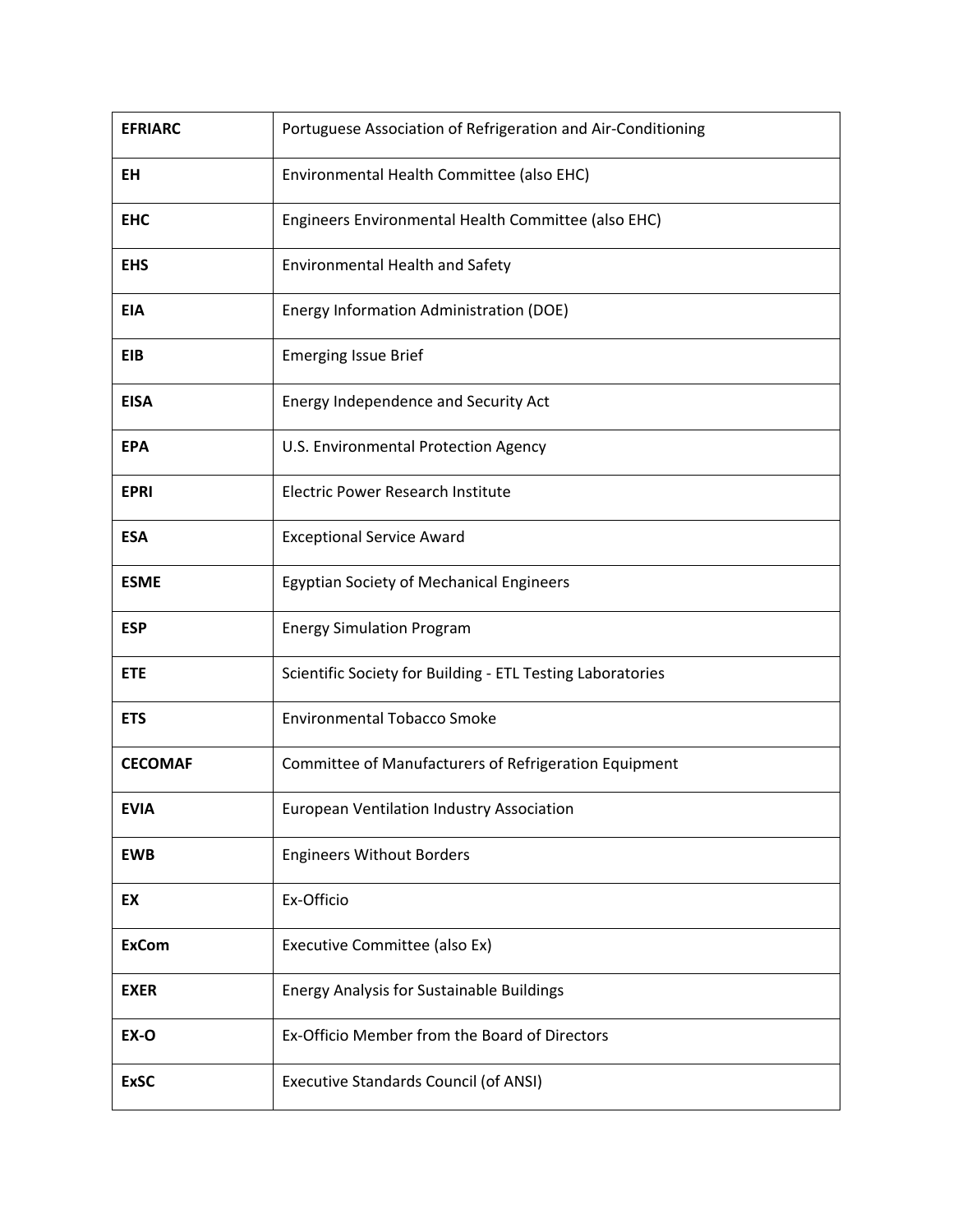| <b>FACA</b>    | Federal Advisory Committee Act                                              |
|----------------|-----------------------------------------------------------------------------|
| <b>FASHRAE</b> | <b>Fellow of ASHRAE</b>                                                     |
| <b>FGI</b>     | <b>Facility Guidelines Institute</b>                                        |
| FI.            | Formaldehyde Institute                                                      |
| <b>FINVAC</b>  | Finnish Association of Heating, Ventilating, and Air-Conditioning Societies |
| <b>FMI</b>     | Food Marketing Institute                                                    |
| <b>FMRC</b>    | <b>Factory Mutual Research Corporation</b>                                  |
| <b>FTC</b>     | <b>Federal Trade Commission</b>                                             |
| <b>FY</b>      | <b>Fiscal Year</b>                                                          |
| <b>FYE</b>     | <b>Fiscal Year Ending</b>                                                   |
| <b>GAC</b>     | <b>Government Affairs Committee</b>                                         |
| <b>GAMA</b>    | <b>Gas Appliance Manufacturers Association</b>                              |
| <b>GAME</b>    | <b>Greening ASHRAE Meetings and Expositions</b>                             |
| <b>GATT</b>    | General Agreement on Tariffs and Trade                                      |
| <b>GBA</b>     | <b>Green Building Alliance</b>                                              |
| <b>GBCB</b>    | Green Building Council Brazil                                               |
| <b>GBI</b>     | <b>Green Building Initiative</b>                                            |
| <b>GCCA</b>    | <b>Global Cold Chain Alliance</b>                                           |
| <b>GEMS</b>    | Generalized Engineering Modeling and Simulation                             |
| <b>GIA</b>     | Grant-in-Aid                                                                |
| <b>GMA</b>     | <b>Grocery Manufacturers of America</b>                                     |
| <b>GOST</b>    | USSR Standards Institute (Gosudarstvennyy Standard)                         |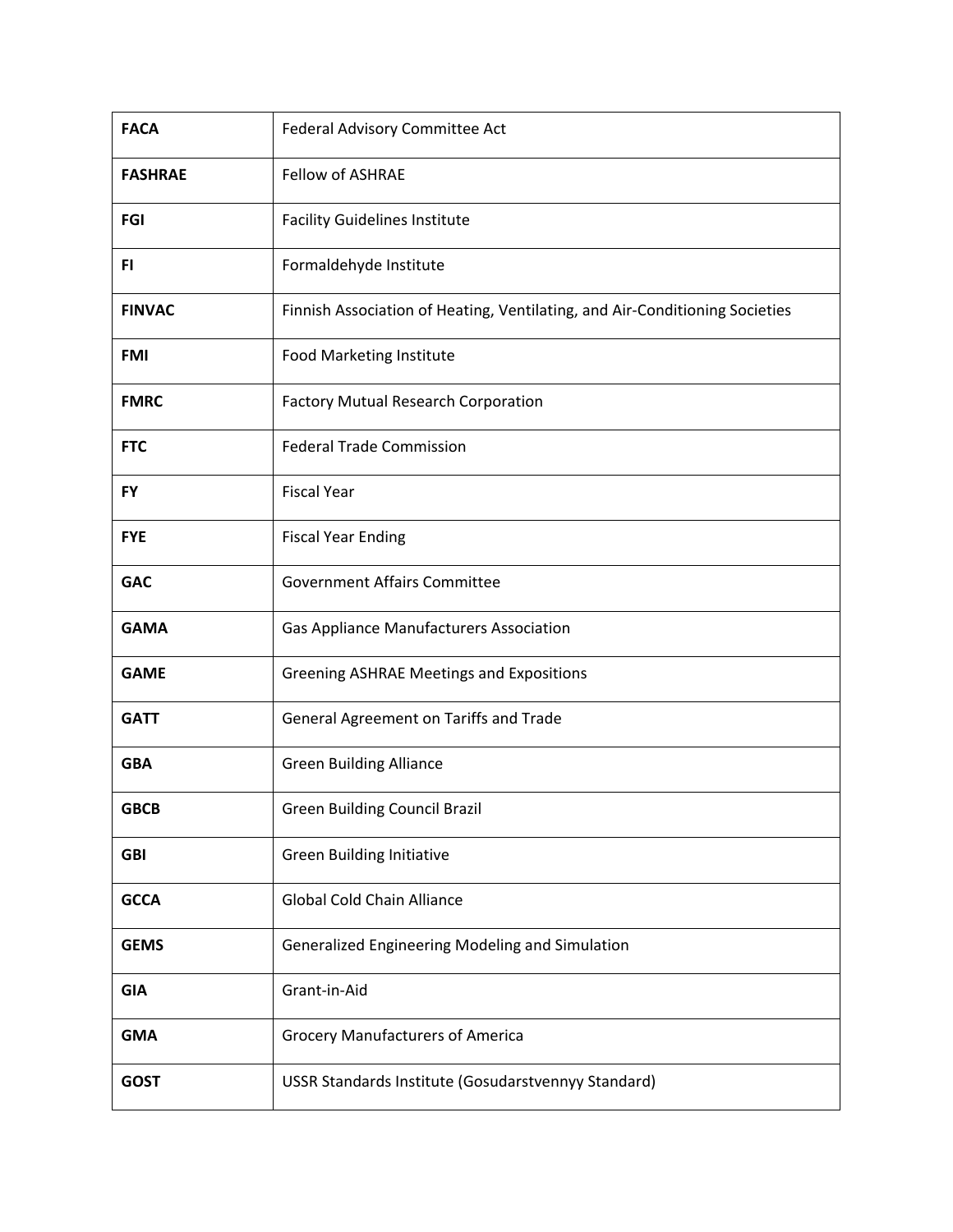| <b>GPC</b>   | Guideline Project Committee                                            |
|--------------|------------------------------------------------------------------------|
| <b>GRI</b>   | <b>Gas Research Institute</b>                                          |
| <b>GRMI</b>  | Global Refrigerant Management Initiative                               |
| <b>GRP</b>   | Government Co-sponsored Research Project (archaic)                     |
| <b>GSA</b>   | <b>General Services Administration</b>                                 |
| <b>GSAE</b>  | Georgia Society of Association Executives                              |
| <b>GSPE</b>  | Georgia Society of Professional Engineers                              |
| <b>GTC</b>   | <b>Global Training Center</b>                                          |
| <b>GWP</b>   | <b>Global Warming Potential</b>                                        |
| H&A          | Honors & Awards                                                        |
| <b>HARDI</b> | Heating, Air-Conditioning and Refrigeration Distributors International |
| <b>HBC</b>   | <b>Handbook Committee</b>                                              |
| <b>HBDP</b>  | High-Performance Building Design Professional Certification            |
| <b>HFDP</b>  | Healthcare Facility Design Professional Certification                  |
| HI           | Hydronics Institute                                                    |
| <b>HIS</b>   | <b>Information Handling Services</b>                                   |
| <b>HPAC</b>  | Heating/Piping/Air Conditioning (periodical)                           |
| <b>HPB</b>   | High Performing Buildings online magazine                              |
| <b>HRAI</b>  | Heating, Refrigerating and Air-Conditioning Institute of Canada        |
| <b>HUD</b>   | Department of Housing and Urban Development                            |
| HVAC&R       | Heating, Ventilating, Air-conditioning and Refrigerating               |
| <b>HVI</b>   | Home Ventilating Institute                                             |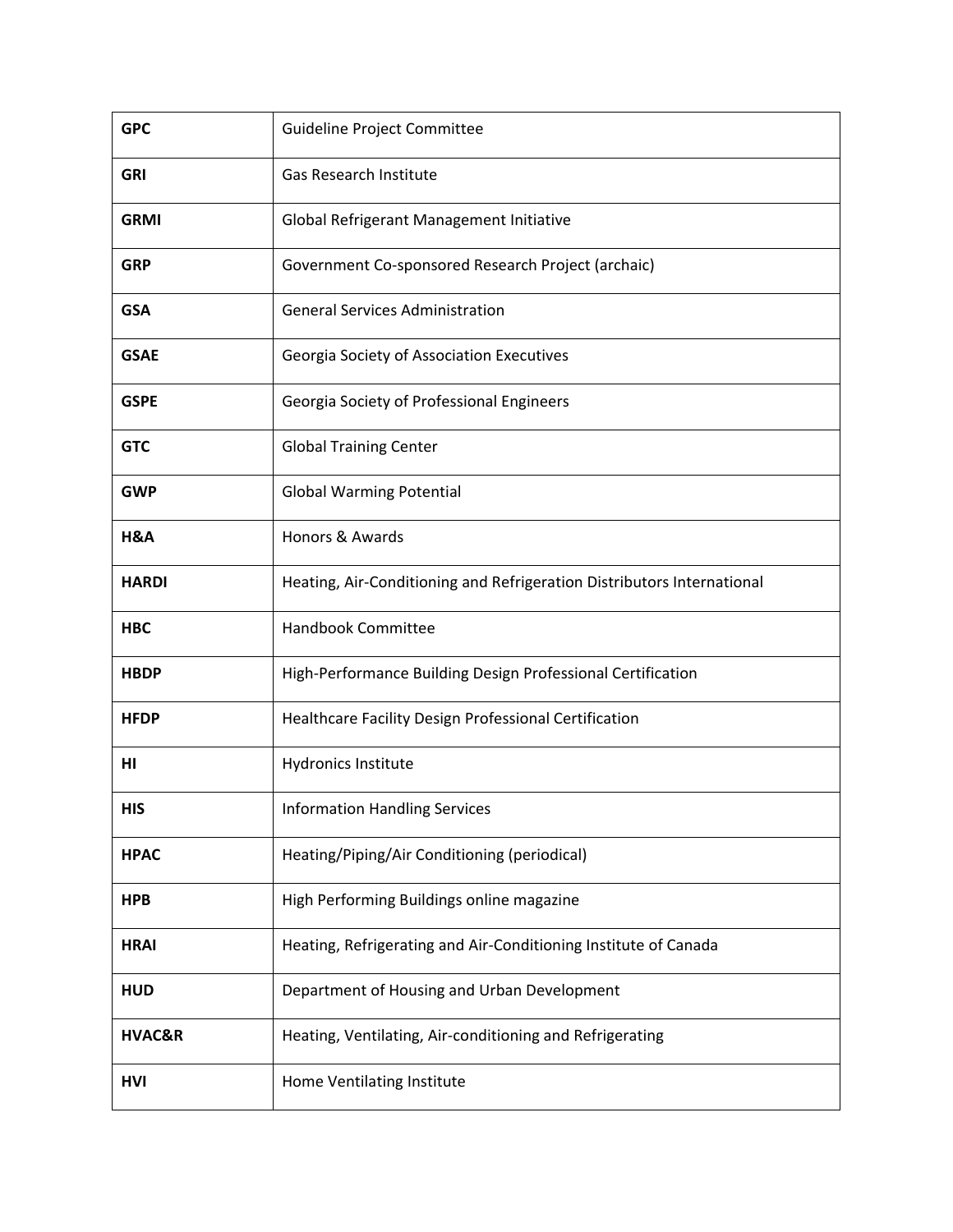| <b>IACSC</b>   | International Association of Cold Storage Contractors                                     |
|----------------|-------------------------------------------------------------------------------------------|
| <b>IAI</b>     | International Alliance for Interoperability                                               |
| <b>IAPMO</b>   | International Association of Plumbing and Mechanical Officials                            |
| <b>IAQA</b>    | Indoor Air Quality Association                                                            |
| <b>IARW</b>    | International Association of Refrigeration Warehouses                                     |
| <b>ICBO</b>    | International Conference of Building Officials                                            |
| ICC            | <b>International Code Council</b>                                                         |
| <b>ICHMT</b>   | International Centre for Heat and Mass Transfer                                           |
| <b>ICR</b>     | International Congress of Refrigeration                                                   |
| <b>ICSP</b>    | Interagency Committee for Standardization Policy                                          |
| <b>ICVAC</b>   | Icelandic Heating, Ventilating and Sanitary Association (Associate society in<br>Iceland) |
| <b>IDEA</b>    | <b>International District Energy Association</b>                                          |
| <b>IEA-DHC</b> | International District Heating and Cooling Association                                    |
| <b>IEC</b>     | International Electro technical Commission; International Exposition Company              |
| <b>IEEE</b>    | Institute of Electrical and Electronics Engineers                                         |
| <b>IEEE-SA</b> | Electrical and Electronic Standards Board, ANSI                                           |
| IEQ-GA         | Indoor Environmental Quality Global Alliance                                              |
| <b>IES</b>     | <b>Illuminating Engineering Society</b>                                                   |
| <b>IFHE</b>    | International Federation of Healthcare Engineering                                        |
| <b>IFMA</b>    | <b>International Facility Management Association</b>                                      |
| IG             | <b>Industry Guidelines</b>                                                                |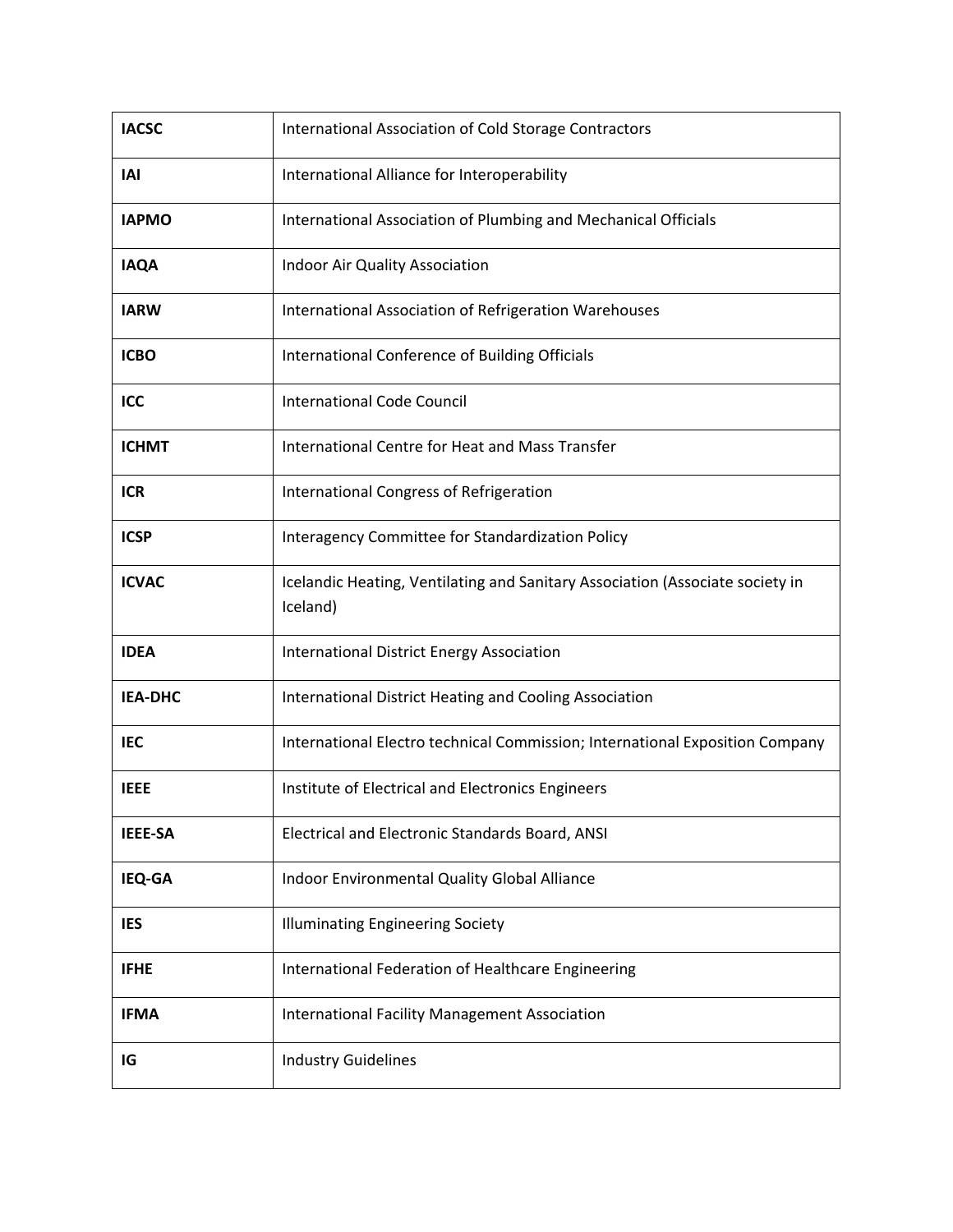| <b>IGBC</b>    | Indian Green Building Council                                                              |
|----------------|--------------------------------------------------------------------------------------------|
| <b>IGR</b>     | <b>Innovative Research Grant</b>                                                           |
| <b>IIAR</b>    | International Institute of Ammonia Refrigeration                                           |
| <b>IICRC</b>   | Institute Inspection of Cleaning and Restoration Certification                             |
| <b>IIR</b>     | International Institute of Refrigeration                                                   |
| <b>IISE</b>    | Institute of Industrial and Systems Engineers                                              |
| <b>ILM</b>     | <b>International Liaison Member</b>                                                        |
| <b>IMACA</b>   | International Mobile Air Conditioning Association                                          |
| <b>IMT</b>     | Institute for Market Transformation                                                        |
| <b>IOR</b>     | Institute of Refrigeration (UK)                                                            |
| <b>IRHACE</b>  | Institute of Refrigeration, Heating and Air-Conditioning Engineers of New<br>Zealand, Inc. |
| <b>ISA</b>     | Instrument Society of America                                                              |
| <b>ISES</b>    | <b>International Solar Energy Society</b>                                                  |
| <b>ISHRACE</b> | Israel Society of Heating, Refrigeration & Air-Conditioning Engineers                      |
| <b>ISHRAE</b>  | Indian Society of Heating, Refrigerating and Air-Conditioning Engineers                    |
| <b>ISIAQ</b>   | International Society of Indoor Air Quality and Climate                                    |
| <b>ISO</b>     | International Organization for Standardization                                             |
| <b>ISO/DIS</b> | ISO/Draft International Standards                                                          |
| <b>ITCC</b>    | Interstate Truckload Carriers Conference                                                   |
| <b>IWEC</b>    | International Weather for Energy Calculations                                              |
| <b>JAR</b>     | Japanese Association of Refrigeration                                                      |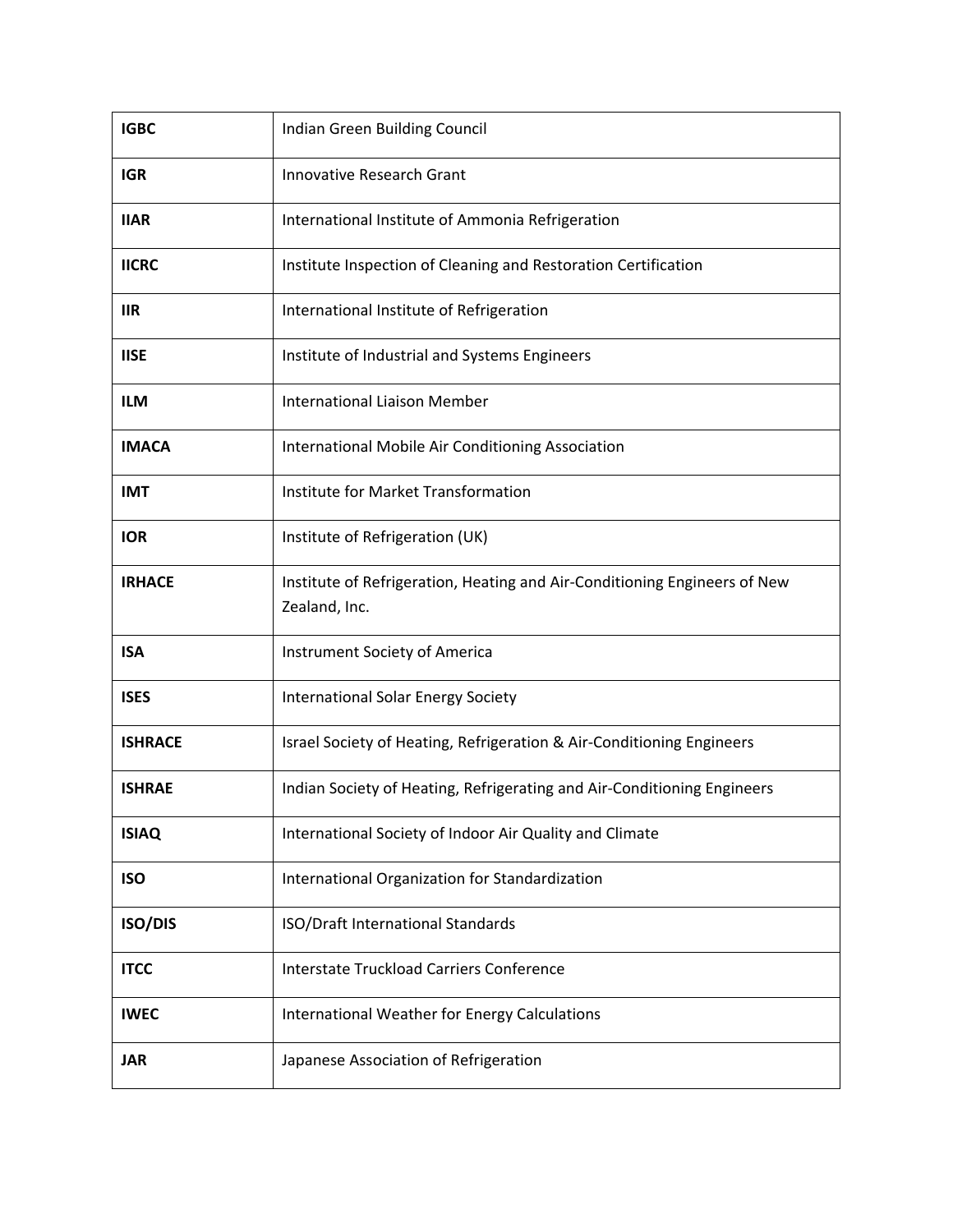| <b>JARIA</b> | Japanese Refrigeration and Air Conditioning Industry Association             |
|--------------|------------------------------------------------------------------------------|
| <b>JSRAE</b> | Japan Society of Refrigeration and Air-Conditioning Engineers                |
| <b>KCEP</b>  | Kigali Cooling Efficiency Program                                            |
| <b>KFAS</b>  | Kuwait Foundation for the Advancement of Science                             |
| <b>KGH</b>   | Serbian Society of Heating, Ventilating, Air-Conditioning, and Refrigerating |
| <b>KNVVK</b> | Royal Dutch Association of Refrigeration                                     |
| <b>LAFI</b>  | The Icelandic Heating, Ventilating and Sanitary Association                  |
| <b>LANL</b>  | Los Alamos National Laboratory                                               |
| <b>LBNL</b>  | Lawrence Berkeley National Laboratory                                        |
| <b>LEED</b>  | Leadership in Energy and Environmental Design                                |
| <b>LITES</b> | Lithuanian Thermo technical Engineers' Society                               |
| <b>LIVI</b>  | Finnish Association of Civil Engineers                                       |
| <b>LMC</b>   | Life Members Club                                                            |
| <b>MBO</b>   | Management by Objectives                                                     |
| <b>MCAA</b>  | <b>Mechanical Contractors Association of America</b>                         |
| <b>MCO</b>   | Manual for Chapter Operations                                                |
| <b>MHI</b>   | Manufactured Housing Institute                                               |
| <b>MIMA</b>  | Mineral Insulation Manufacturers Association                                 |
| <b>MMACS</b> | Mobile Air Conditioning Society                                              |
| <b>MOP</b>   | <b>Manual of Procedures</b>                                                  |
| <b>MOR</b>   | Manager of Research                                                          |
| <b>MORP</b>  | <b>Manual of Recommended Practice</b>                                        |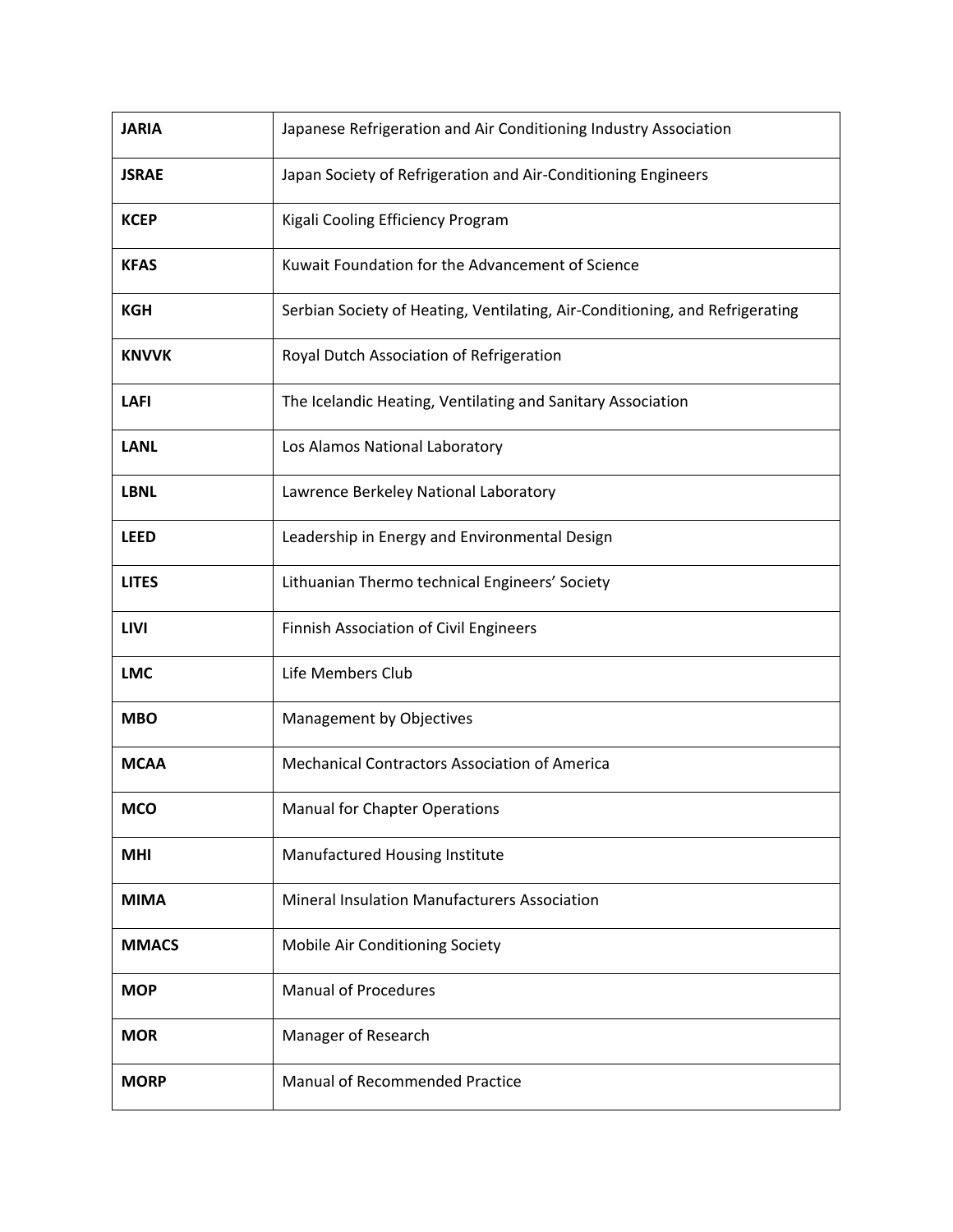| <b>MORTS</b>  | Manager of Research and Technical Services                      |
|---------------|-----------------------------------------------------------------|
| <b>MOS</b>    | Manager of Standards                                            |
| <b>MOT</b>    | Method of Test                                                  |
| <b>MPAG</b>   | Manual for Processing ASHRAE Guidelines                         |
| <b>MPAS</b>   | Manual for Processing ASHRAE Standards                          |
| <b>MPS</b>    | Minimum Property Standards                                      |
| <b>MSCA</b>   | <b>Mechanical Service Contractors of America</b>                |
| <b>MTG</b>    | Multi-disciplinary Task Group                                   |
| <b>MTS</b>    | Manager of Technical Services                                   |
| <b>MVMA</b>   | Motor Vehicle Manufacturers Association of the United States    |
| <b>NAA</b>    | <b>National Aeronautics Association</b>                         |
| <b>NAAB</b>   | National Architectural Accrediting Board                        |
| <b>NAC</b>    | <b>National Asbestos Council</b>                                |
| <b>NACE</b>   | National Association of Corrosion Engineers                     |
| <b>NACME</b>  | National Action Council for Minorities in Engineering           |
| <b>NADCA</b>  | National Air Duct Cleaners Association                          |
| <b>NAE</b>    | National Academy of Engineering of the United States of America |
| <b>NAFA</b>   | <b>National Air Filtration Association</b>                      |
| <b>NAHB</b>   | National Association of Home Builders of the United States      |
| <b>NAIMA</b>  | North American Insulation Manufacturers Association             |
| <b>NAM</b>    | <b>National Association of Manufacturers</b>                    |
| <b>NAPHCC</b> | National Association of Plumbing-Heating-Cooling Contractors    |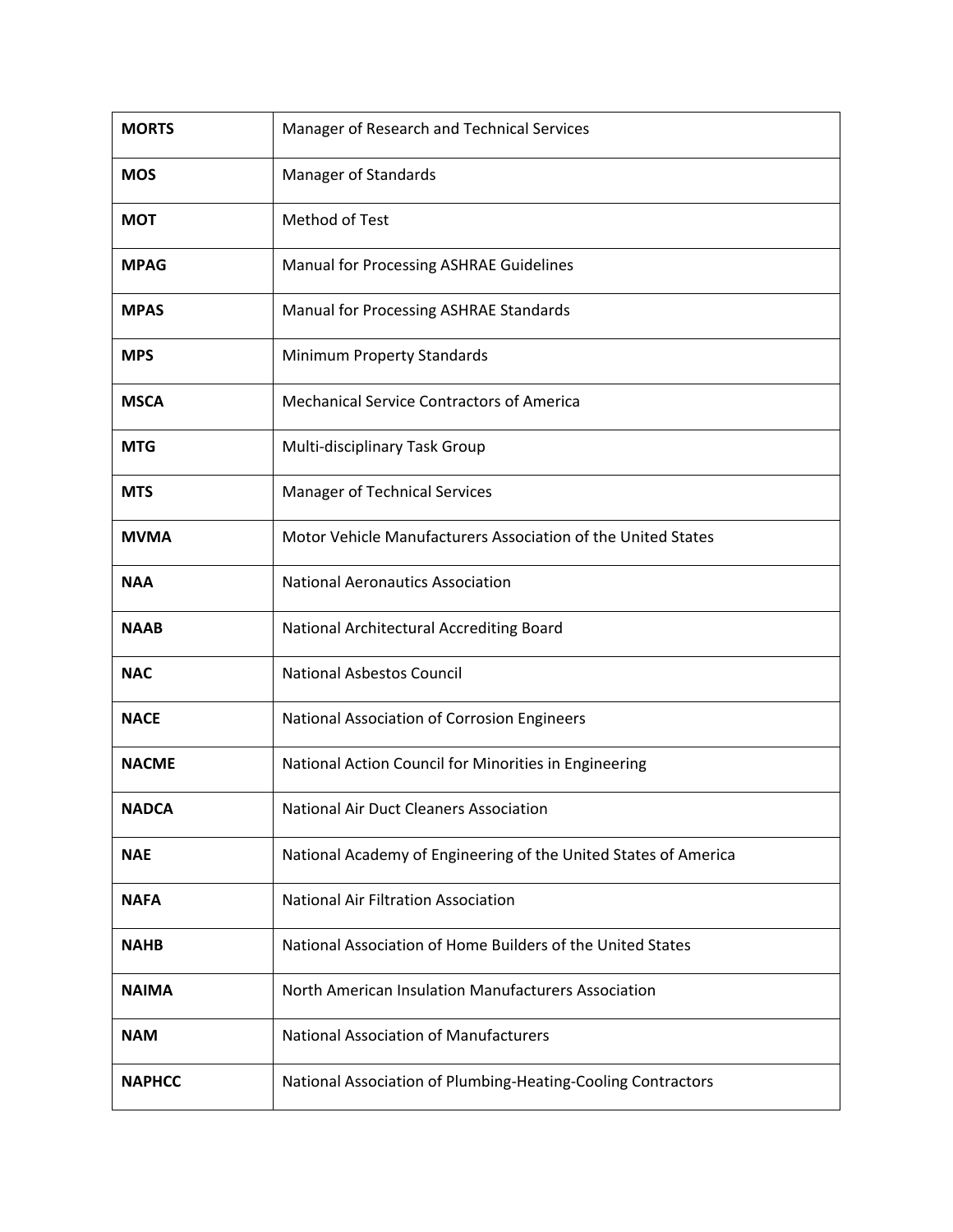| <b>NAS</b>     | National Academy of Sciences                                                                                |
|----------------|-------------------------------------------------------------------------------------------------------------|
| <b>NATE</b>    | North American Technician Excellence, Inc.                                                                  |
| <b>NBI</b>     | New Buildings Institute                                                                                     |
| NC/CIE         | National Committee of the International Commission on Illumination                                          |
| NC/CIB         | National Committee for the International Council for Building Research,<br><b>Studies and Documentation</b> |
| NC/IIR         | National Committee for the International Institute of Refrigeration                                         |
| <b>NCEES</b>   | National Council of Examiners for Engineering and Surveying                                                 |
| <b>NCI</b>     | <b>National Cancer Institute</b>                                                                            |
| <b>NCIAQ</b>   | National Coalition on Indoor Air Quality                                                                    |
| <b>NCMA</b>    | <b>National Concrete Masonry Association</b>                                                                |
| <b>NCMA</b>    | <b>National Contract Management Association</b>                                                             |
| <b>NCS/BCS</b> | National Conference of States on Building Codes and Standards                                               |
| <b>NCSL</b>    | National Conference of State Legislators                                                                    |
| <b>NEBB</b>    | National Environmental Balancing Bureau                                                                     |
| <b>NEC</b>     | <b>National Electrical Code</b>                                                                             |
| <b>NEHA</b>    | National Environmental Health Association                                                                   |
| <b>NEMA</b>    | <b>National Electrical Manufacturers Association</b>                                                        |
| <b>NFI</b>     | National Fisheries Institute                                                                                |
| <b>NFPA</b>    | <b>National Fire Protection Association</b>                                                                 |
| <b>NGWA</b>    | <b>National Ground Water Association</b>                                                                    |
| <b>NHAW</b>    | North American Heating and Air Conditioning Wholesalers Association                                         |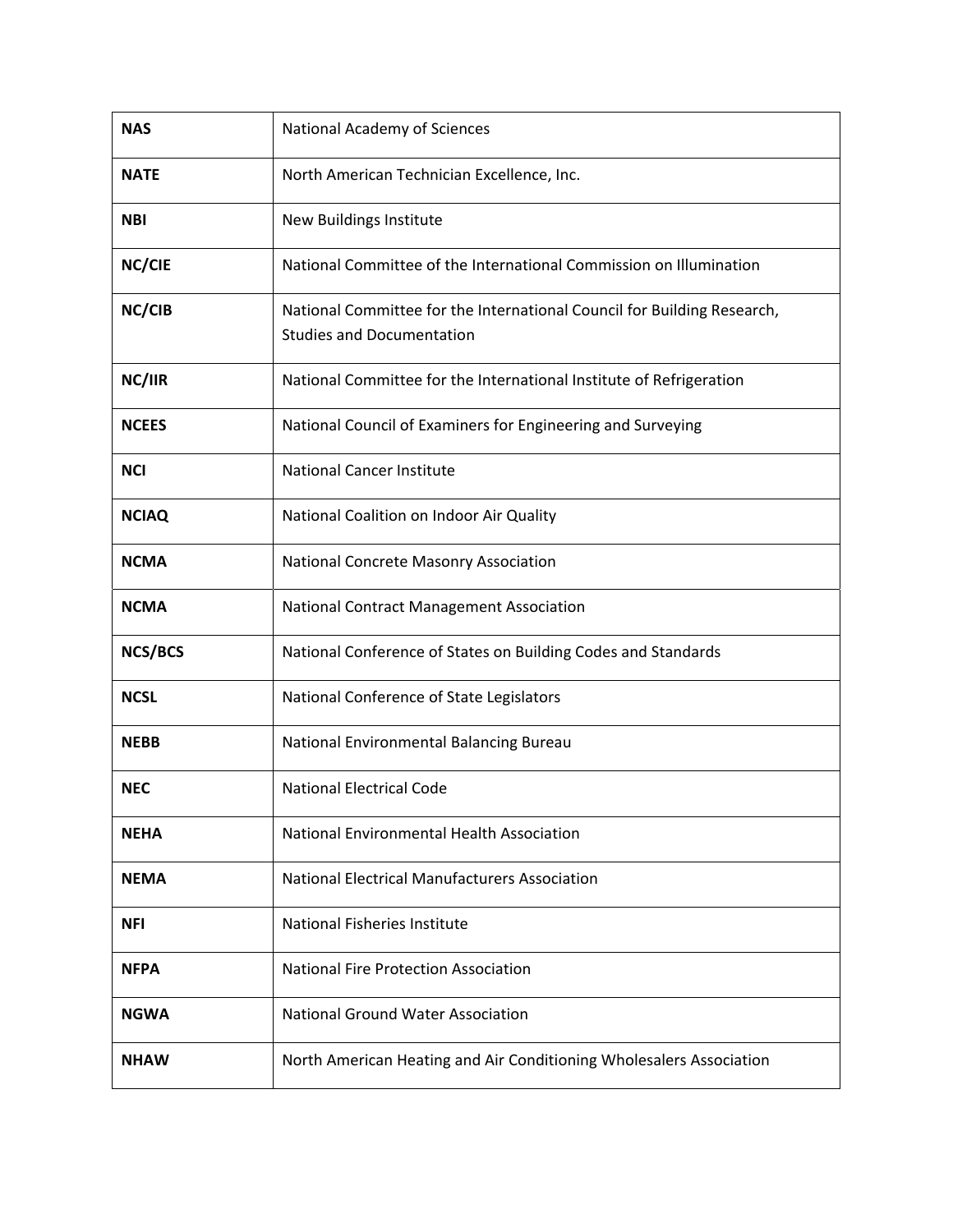| <b>NIBS</b>    | National Institute of Building Sciences                                                       |
|----------------|-----------------------------------------------------------------------------------------------|
| <b>NIEHS</b>   | National Institute of Environmental Health Science                                            |
| <b>NIH</b>     | National Institute of Health                                                                  |
| <b>NIOSH</b>   | National Institute of Occupational Safety and Health                                          |
| <b>NIST</b>    | National Institute of Standards and Technology                                                |
| <b>NOFR</b>    | Notice of Final Rulemaking                                                                    |
| <b>NOPR</b>    | Notice of Proposed Rulemaking                                                                 |
| <b>NORVAC</b>  | Norwegian Association of Heating Ventilating & Sanitary Engineers (also,<br><b>NORSK VVS)</b> |
| <b>NPA</b>     | <b>National Particleboard Association</b>                                                     |
| <b>NPP</b>     | National Program Plan (for Building Thermal Envelope Systems)                                 |
| <b>NRCA</b>    | National Roofing Contractors Association                                                      |
| <b>NREL</b>    | National Renewable Energy Laboratory                                                          |
| <b>NSAE</b>    | National Society of Architectural Engineers                                                   |
| <b>NSF</b>     | <b>National Sanitation Foundation</b>                                                         |
| <b>NSPE</b>    | National Society of Professional Engineers                                                    |
| <b>NTIS</b>    | <b>National Technical Information Service</b>                                                 |
| <b>NVKL</b>    | Refrigeration Association of the Netherlands                                                  |
| <b>NVM</b>     | Non-voting member                                                                             |
| <b>NWS</b>     | National Weather Service (NOAA, Commerce)                                                     |
| <b>NYSERDA</b> | New York State Energy Research and Development Authority                                      |
| <b>ODS</b>     | <b>Ozone Depleting Substances</b>                                                             |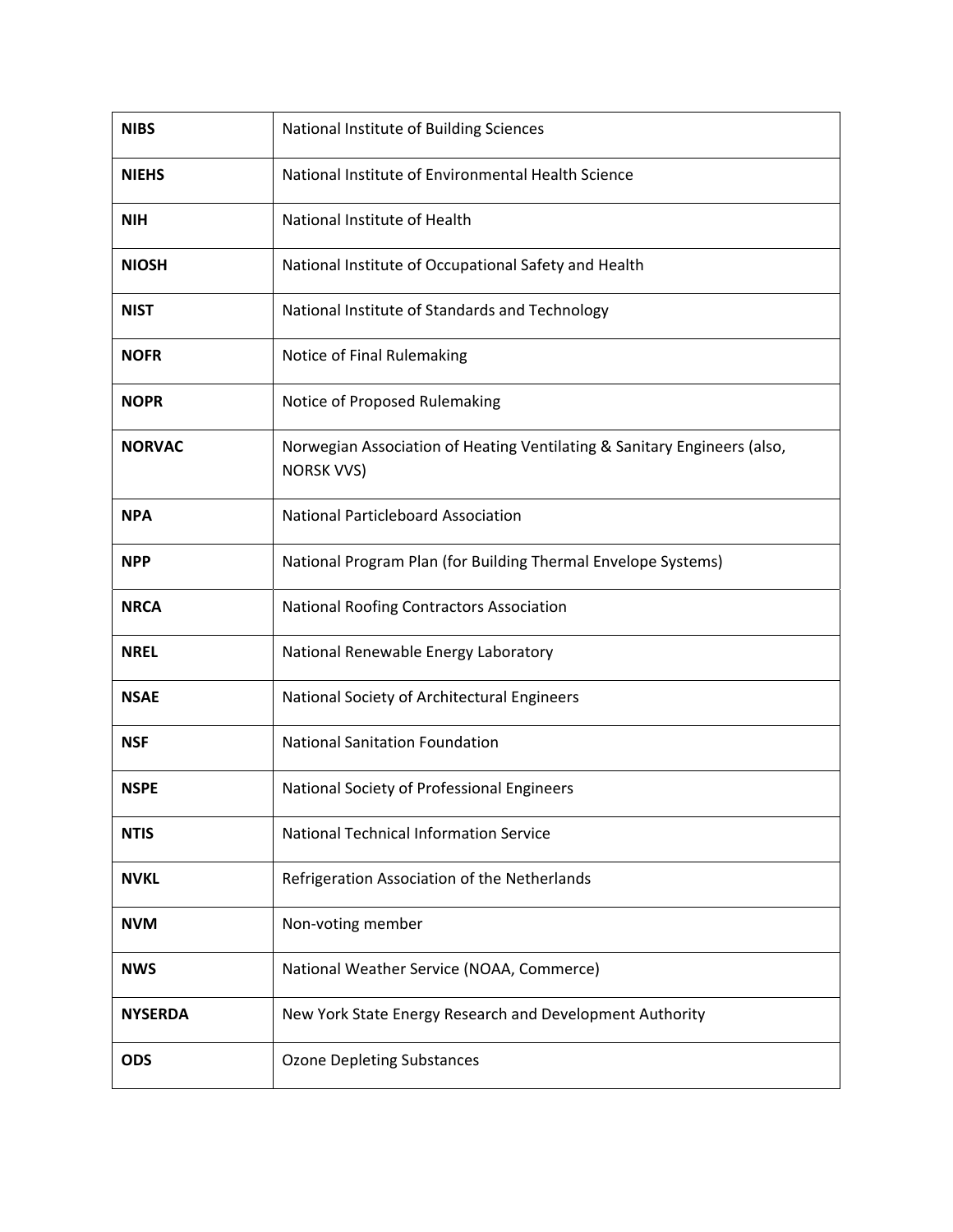| <b>OEA</b>   | Order of Engineers and Architects (Lebanon)                                                      |
|--------------|--------------------------------------------------------------------------------------------------|
| <b>OEKKV</b> | Austrian Air Conditioning and Refrigeration Society                                              |
| <b>OFAC</b>  | Department of Treasury's Office of Foreign Assets Control                                        |
| <b>OPMP</b>  | Operations & Performance Management Professional Certification                                   |
| <b>OPR</b>   | Owner's project requirements                                                                     |
| <b>ORNL</b>  | Oak Ridge National Laboratory                                                                    |
| <b>OSHA</b>  | Occupational Safety and Health Administration (U.S. Dept. of Labor)                              |
| OUS/C        | <b>Outside United States and Canada</b>                                                          |
| <b>PAC</b>   | <b>Political Action Committee</b>                                                                |
| <b>PAGA</b>  | <b>Procedures for ASHRAE Guidelines Actions</b>                                                  |
| <b>PAHRA</b> | Partnership for Air Conditioning, Heating, Refrigeration Accreditation                           |
| <b>PAOE</b>  | <b>Presidential Award of Excellence</b>                                                          |
| <b>PASA</b>  | Procedures for ASHRAE Standards Actions Under the ANSI Organization<br>Method Publishing Council |
| <b>PC</b>    | <b>Publications Committee</b>                                                                    |
| <b>PCVM</b>  | Project Committee Voting Member                                                                  |
| <b>PD</b>    | <b>Position Document</b>                                                                         |
| <b>PDC</b>   | Professional Development Committee                                                               |
| <b>PDS</b>   | <b>Professional Development Seminars</b>                                                         |
| PE           | Professional Engineer (registered)                                                               |
| <b>PEAC</b>  | President-Elect Advisory Committee                                                               |
| <b>PEC</b>   | Publishing and Education Council                                                                 |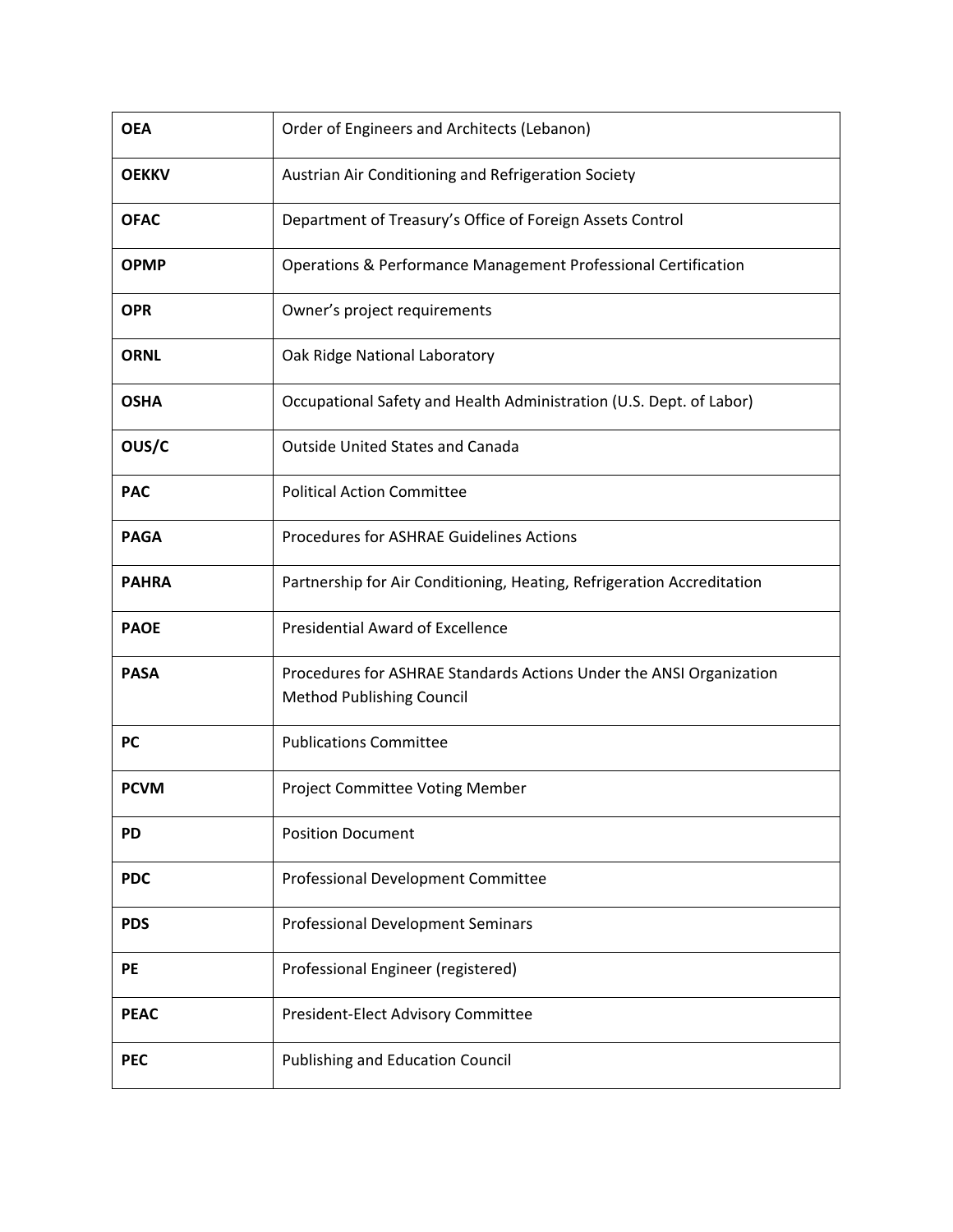| <b>PERSI</b>  | Practice, Education, Research for Sustainable Infrastructure                 |
|---------------|------------------------------------------------------------------------------|
| <b>PES</b>    | <b>Project Evaluation Subcommittee</b>                                       |
| <b>PDH</b>    | Professional Development Hours                                               |
| <b>PHIUS</b>  | Passive House Institute U.S.                                                 |
| <b>PIE</b>    | Practicing Institute of Engineering                                          |
| <b>PINS</b>   | Project Initiation Notification System (of ANSI)                             |
| <b>PL</b>     | Planning Committee (also PLC)                                                |
| <b>PM</b>     | <b>Particulate Matter</b>                                                    |
| <b>PMS</b>    | Project Monitoring Subcommittee (for research projects)                      |
| <b>PMSC</b>   | Project Monitoring Subcommittee Chairman                                     |
| <b>PNNL</b>   | Pacific Northwest National Laboratories (Battelle)                           |
|               |                                                                              |
| PO            | Purchase Order                                                               |
| <b>PPIS</b>   | Planning, Policy and Interpretations Subcommittee (of Standards Committee)   |
| <b>PRAHA</b>  | Promoting Low-GWP Alternatives for the High Ambient Countries                |
| <b>PRSP</b>   | Peer review scoring program                                                  |
| <b>PSCV</b>   | Project Subcommittee Voting Member                                           |
| <b>PSVARE</b> | Philippine Society of Ventilating, Air Conditioning& Refrigerating Engineers |
| <b>PZITS</b>  | Polish Association of Sanitary Engineers and Technicians                     |
| <b>RAC</b>    | <b>Research Administration Committee</b>                                     |
| <b>RAL</b>    | Region-at-Large                                                              |
| <b>REHVA</b>  | Federation of European Heating and Air Conditioning Associations             |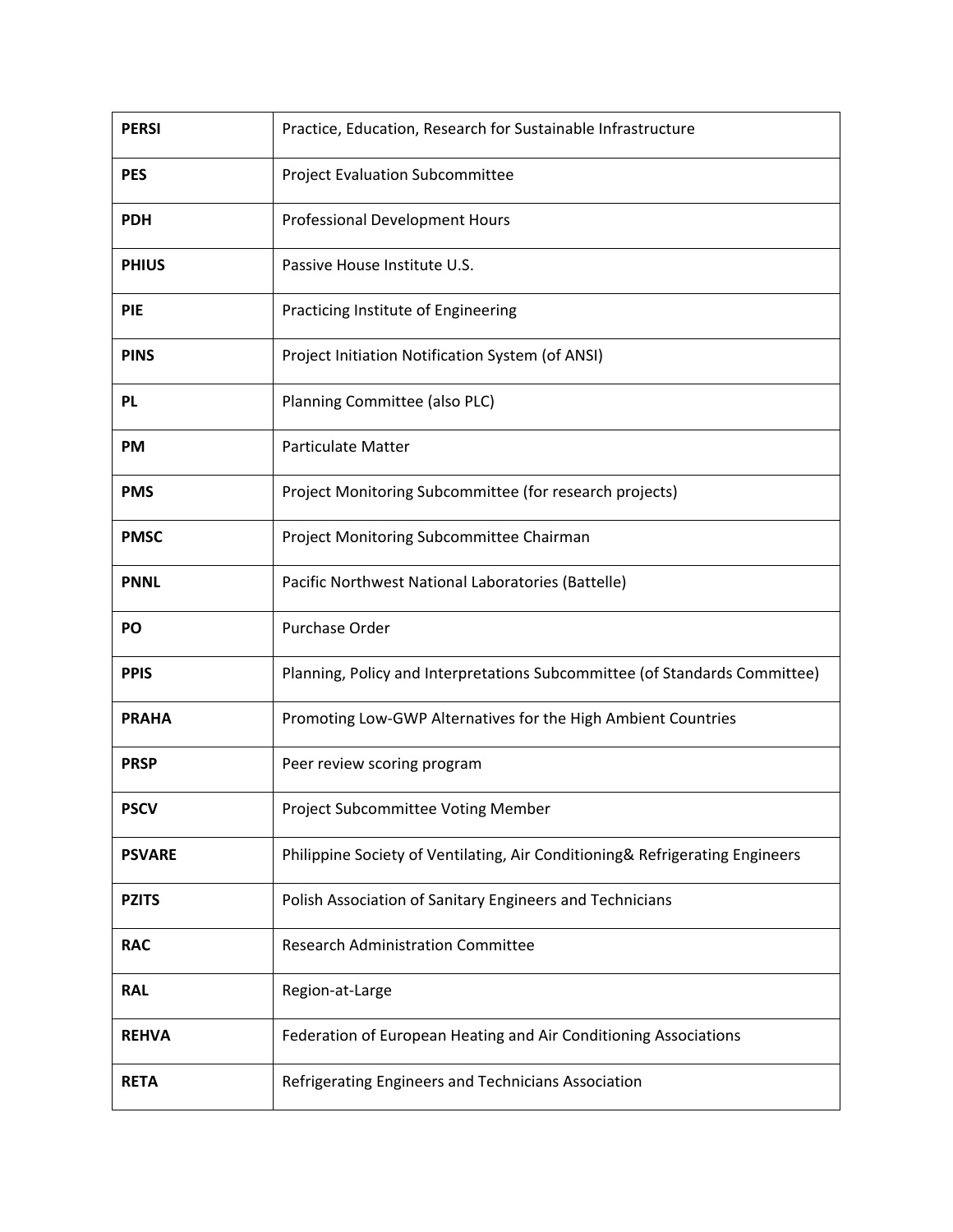| <b>RFP</b>    | Request for proposal                                                  |
|---------------|-----------------------------------------------------------------------|
| <b>RMI</b>    | Rocky Mountain Institute                                              |
| <b>ROB</b>    | Rules of the Board                                                    |
| <b>RP</b>     | Research Project (contracted)                                         |
| <b>RP</b>     | Research Promotion Committee (or RP)                                  |
| <b>RPS</b>    | Research Planning Subcommittee (of Research Administration Committee) |
| <b>RSES</b>   | Refrigeration Service Engineers Society                               |
| <b>RTAR</b>   | Research Topic Acceptance Request                                     |
| <b>RVC</b>    | Regional Vice Chair                                                   |
| <b>SAE</b>    | Society of Automotive Engineers                                       |
| <b>SAIRAC</b> | South African Institute of Refrigeration and Air-Conditioning         |
| <b>SAREK</b>  | Society of Air Conditioning and Refrigerating Engineers of Korea      |
| <b>SBCCI</b>  | Southern Building Code Congress International                         |
| <b>SD</b>     | <b>Schematic Design</b>                                               |
| <b>SDL</b>    | Self-Directed Learning course                                         |
| <b>SEAP</b>   | Simplified Energy Analysis Procedure                                  |
| <b>SEE</b>    | Society of Environmental Engineers                                    |
| <b>SEIA</b>   | Solar Energy Industries Association                                   |
| <b>SEREF</b>  | Solar Energy Research and Education Foundation                        |
| <b>SES</b>    | <b>Standards Engineering Society</b>                                  |
| <b>SFPE</b>   | Society of Fire Protection Engineers                                  |
| <b>SGPC</b>   | <b>Standing Guideline Project Committee</b>                           |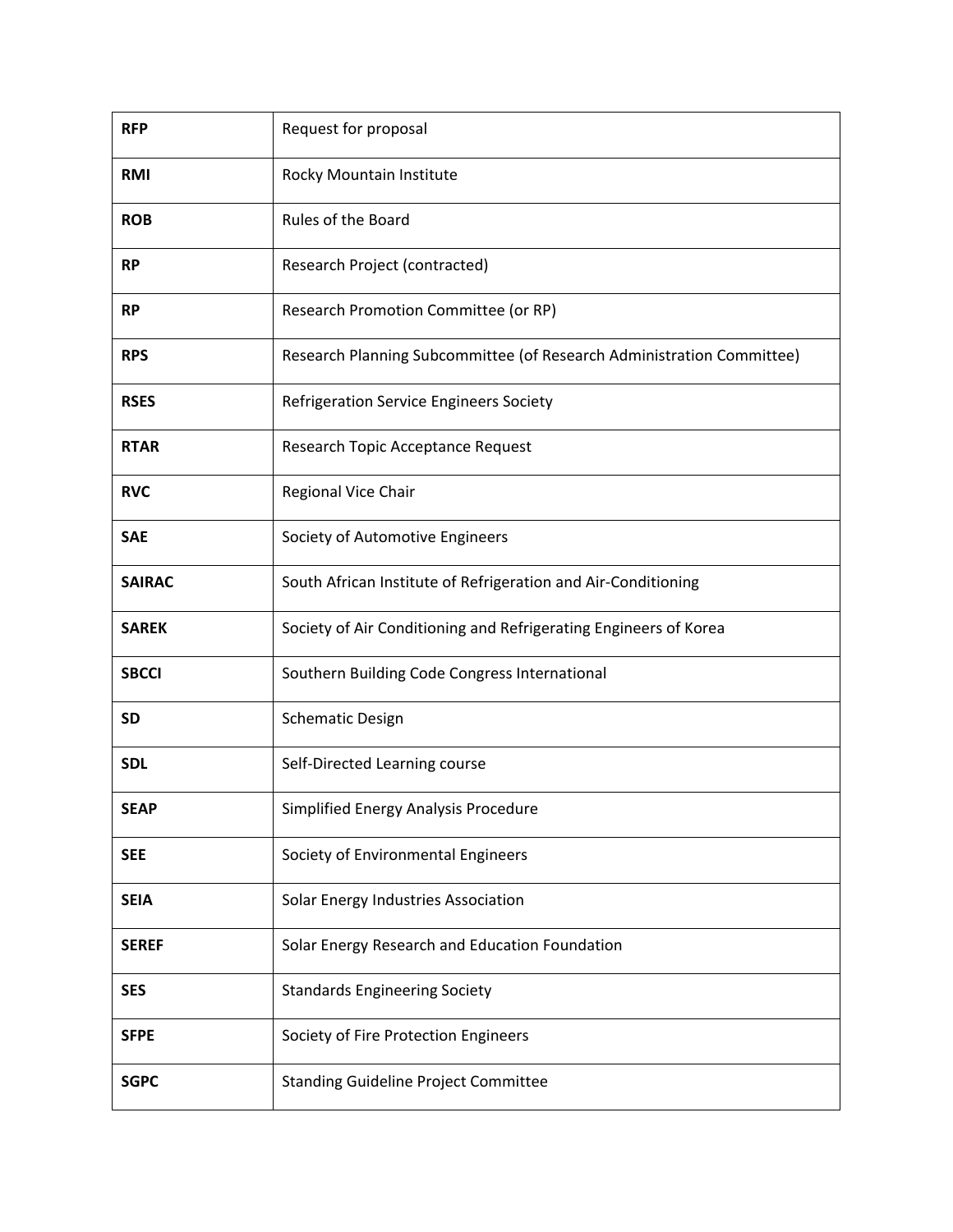| <b>SH</b>      | Section Head (of Research Administration Committee)                        |
|----------------|----------------------------------------------------------------------------|
| <b>SHASE</b>   | Society of Heating, Air-Conditioning & Sanitary Engineers of Japan         |
| <b>SITHOK</b>  | Slovenian Society of Refrigerating, Heating and Air-Conditioning Engineers |
| <b>SMACNA</b>  | Sheet Metal and Air Conditioning Contractors National Association          |
| <b>SMWIA</b>   | Sheet Metal Workers International Association                              |
| <b>SNC</b>     | <b>Society Nominating Committee</b>                                        |
| <b>SOEH</b>    | Society for Occupational and Environmental Health                          |
| <b>SP</b>      | <b>Special Project</b>                                                     |
| <b>SPC</b>     | <b>Standard Project Committee</b>                                          |
| <b>SPLS</b>    | Standards Project Liaison Subcommittee (of Standards Committee)            |
| <b>SPO</b>     | Strategic Plan Objective                                                   |
| <b>SRC</b>     | <b>Society Rules Committees</b>                                            |
| <b>SRCC</b>    | Solar Rating and Certification Corporation (see SEIA)                      |
| <b>SRS</b>     | Standards Reaffirmation Subcommittee (under Standards Committee)           |
| <b>SSPC</b>    | <b>Standing Standard Project Committee</b>                                 |
| <b>SSTP</b>    | Slovak Society of Environmental Technology                                 |
| <b>STBE</b>    | Science and Technology for the Built Environment                           |
| <b>StdC</b>    | <b>Standards Committee</b>                                                 |
| StdC/ExCom     | Standards Committee/Executive Committee                                    |
| <b>SVOC</b>    | Semi-Volatile Organic Compound                                             |
| <b>SWEDVAC</b> | Swedish Society of Heating and Air-Conditioning Engineers                  |
| <b>SWKI</b>    | Swiss Association of Heating and Air Conditioning Engineers                |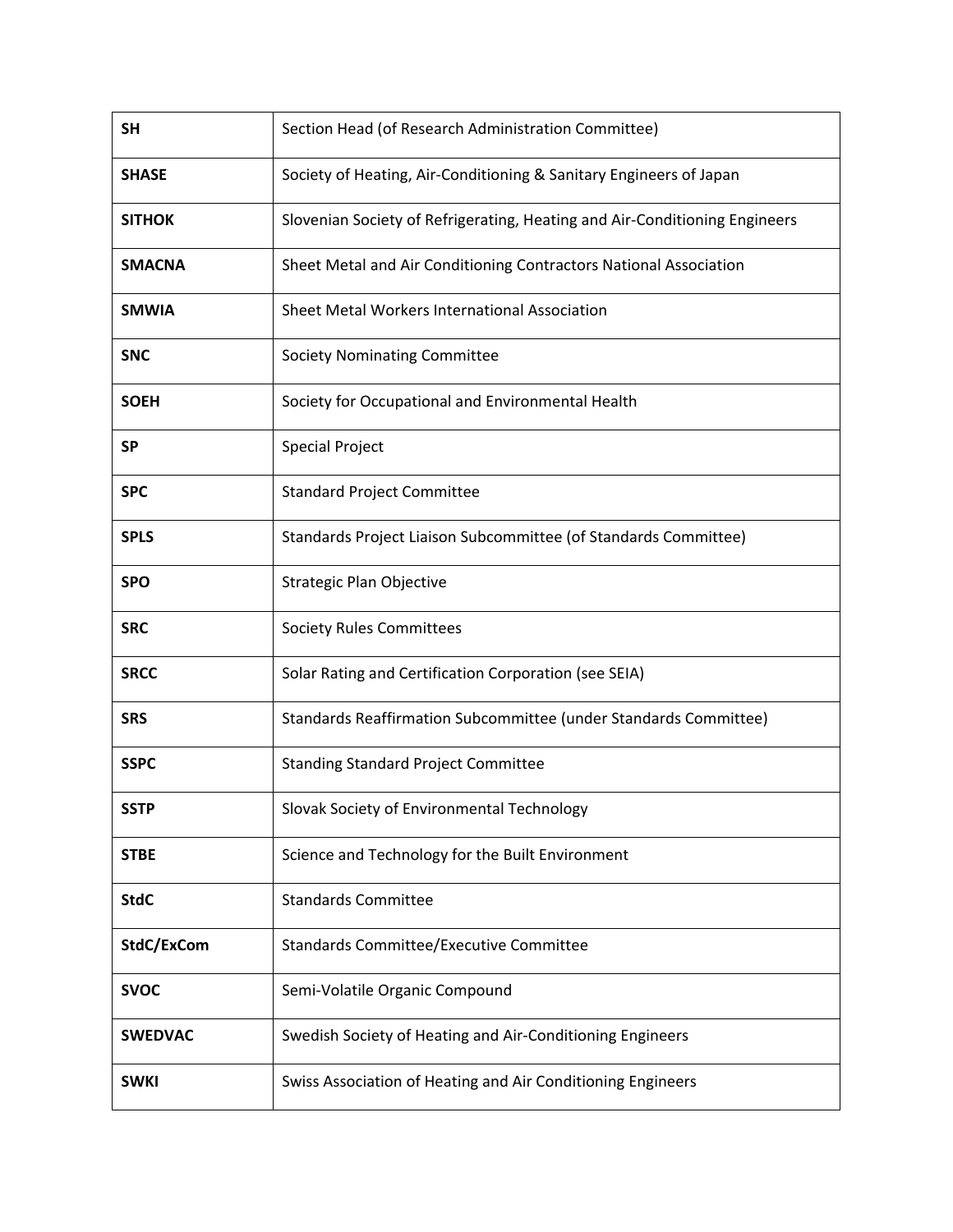| <b>SY</b>      | Society Year                                                                                                  |
|----------------|---------------------------------------------------------------------------------------------------------------|
| <b>SYBUNT</b>  | Some Years, But Not This (Year), (fundraising term)                                                           |
| <b>TAC</b>     | <b>Technical Activities Committee</b>                                                                         |
| <b>TAPPI</b>   | Technical Association of the Pulp and Paper Industry                                                          |
| <b>TC</b>      | Technical Committee; Technology Council                                                                       |
| <b>TCA</b>     | <b>Truckload Carriers Association</b>                                                                         |
| <b>TEC</b>     | <b>Technical Evaluation Committee</b>                                                                         |
| <b>TEC</b>     | <b>Training and Evaluation Committee</b>                                                                      |
| <b>TECFRIO</b> | Asociacion Nacional Capitulo Tecnico de ASOFRIO (Associate society of<br>Venezuela)                           |
| <b>TEE</b>     | <b>Technical Chamber of Greece</b>                                                                            |
| <b>TFBD</b>    | Task Force for Building Decarbonization                                                                       |
| TG             | <b>Task Group</b>                                                                                             |
| TIMSA          | Thermal Insulation Manufacturers and Suppliers Association                                                    |
| <b>TISP</b>    | The Infrastructure Security Partnership                                                                       |
| <b>TPS</b>     | Title, Purpose, and Scope                                                                                     |
| <b>TRAC</b>    | <b>Treasurer Elect Advisory Committee</b>                                                                     |
| <b>TRACE</b>   | Trane Air Conditioning Economics (computer program for building energy<br>consumption and life cost analysis) |
| <b>TRG</b>     | <b>Technical Resource Group</b>                                                                               |
| <b>TRP</b>     | <b>Tentative Research Project</b>                                                                             |
| <b>TRRF</b>    | The Refrigeration Research Foundation                                                                         |
| <b>TTMD</b>    | Turkish Society of Heating, Ventilation Air Conditioning and Sanitary Engineers                               |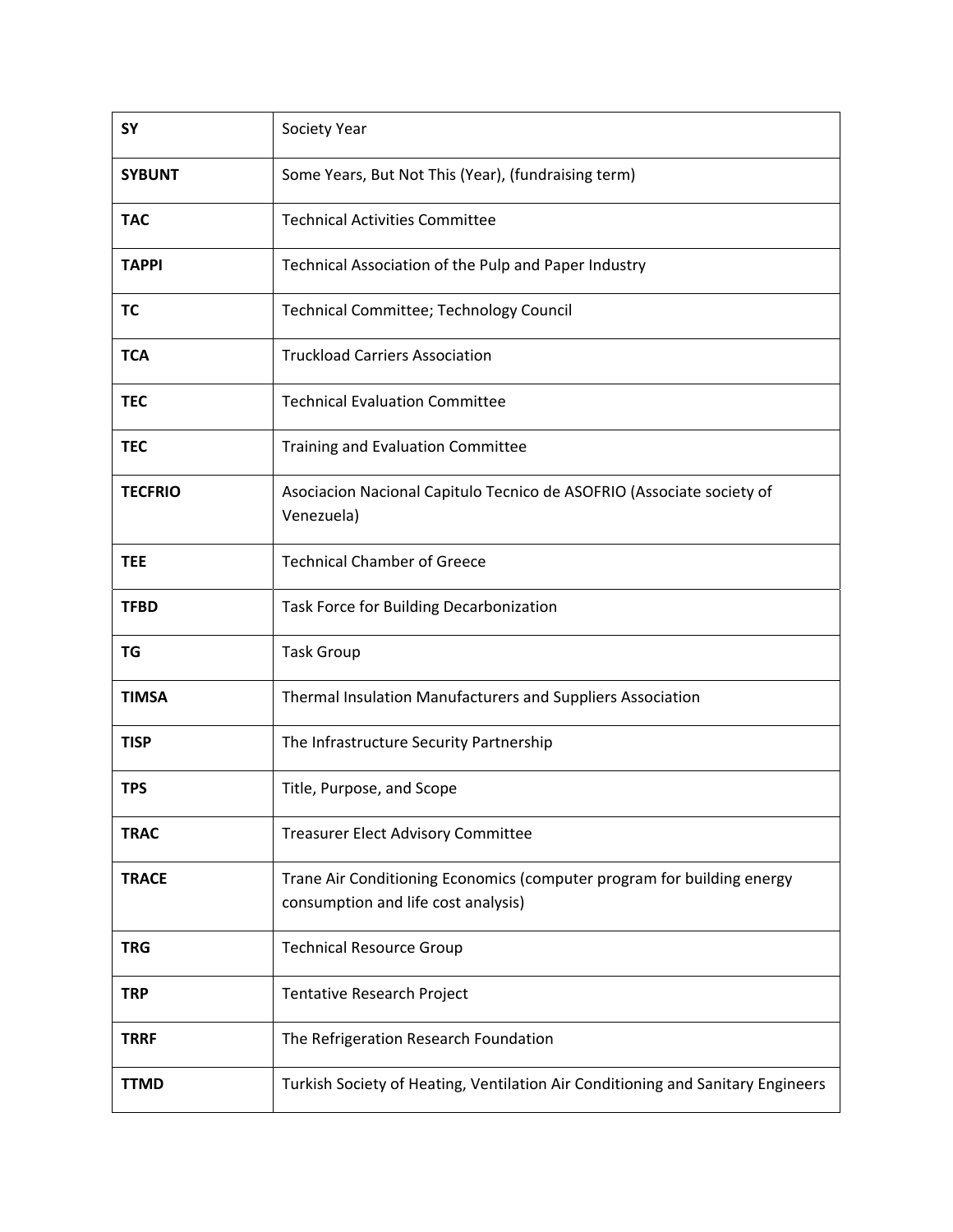| <b>TVVL</b>   | Dutch Society for Building Services                             |
|---------------|-----------------------------------------------------------------|
| <b>UBC</b>    | Uniform Building Code                                           |
| <b>UCA</b>    | <b>Unvented Combustion Appliances</b>                           |
| <b>UFFI</b>   | Urea-Formaldehyde Foam Insulation                               |
| <b>UFFVA</b>  | United Fresh Fruit & Vegetable Association                      |
| UL            | Underwriters Laboratories, Inc.                                 |
| <b>UNDP</b>   | United Nations Development Program                              |
| <b>UNE</b>    | United Nations Environment (formerly UNEP)                      |
| <b>UNFCCC</b> | United Nations Framework Convention for Climate Change          |
| <b>URP</b>    | <b>Unsolicited Research Proposal</b>                            |
| US/TAG        | Technical Advisory Group (for ISO or IEC standards)             |
| <b>USGBC</b>  | United States Green Building Council                            |
| <b>USMA</b>   | <b>United States Metric Association</b>                         |
| USNC/WEC      | U.S. National Committee of the World Energy Conference          |
| <b>UVGI</b>   | <b>Ultraviolet Germicidal Irradiation</b>                       |
| <b>VC</b>     | Vice Chair                                                      |
| <b>VDI</b>    | The Association of German Engineers                             |
| <b>VE</b>     | Value Engineering                                               |
| <b>VISRAE</b> | Vietnam Society of Refrigeration and Air-Conditioning Engineers |
| <b>WBI</b>    | <b>Building Institute</b>                                       |
| <b>WHO</b>    | World Health Organization                                       |
| <b>WS</b>     | <b>Work Statement</b>                                           |